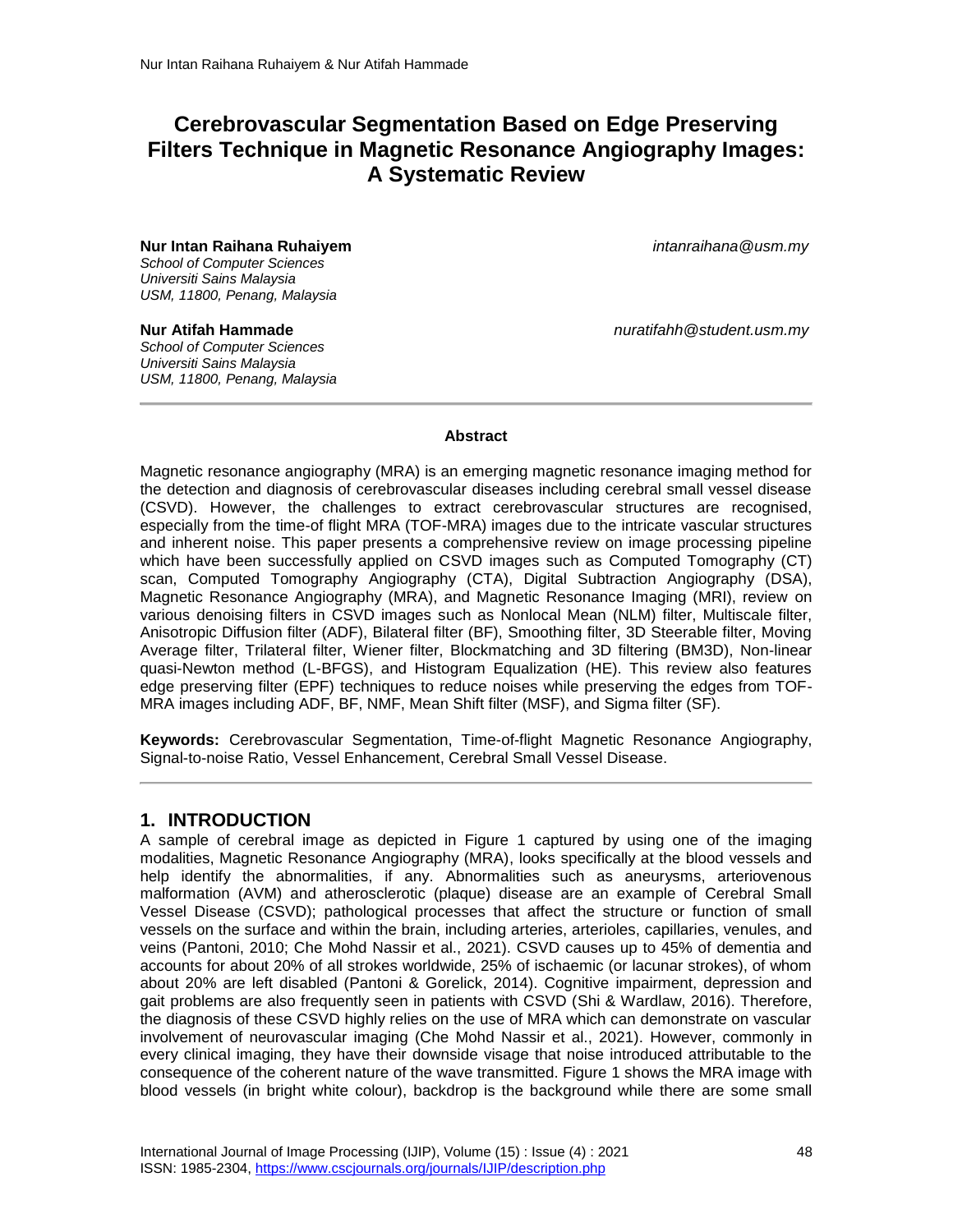spots / dots (in white-to-grey colour) indicating noises inside this MRA image. Noise in MR images is uncorrelated, white colour (Aldroubi, 2017).



**FIGURE 1:** An example of cerebral MRA image and its component.

The MRA images are corrupted by the noise and lesions (Hibet-Allah et al., 2017). Noise is an inherent property of medical imaging, and it generally tends to reduce the image resolution and contrast. There are various types of noise models such as salt and pepper noise, speckle noise, Gaussian noise, Rician noise etc. Salt and pepper noise or also known as impulsive noise is the most frequently occurring noise in images (Fu et al., 2018; Liang et al., 2021). This noise in the image is shown by the white and black pixels and if the image is contaminated with impulsive noise, in the darker areas in the image will appear white pixels and on the lighter areas black pixels will be shown. Median filter has shown its robustness in supressing this type of noise (Zubair & Busari 2018). Speckle noise is a kind of a granular noise that degrades fine details such as edges and contrast resolution, resulting from constructive and destructive interference of the temporal coherent sound waves in the system (Jaybhay & Shastri, 2015, Ren et al., 2019). Speckle noise is one of noise commonly found in ultrasound images (Shruthi et al., 2015). Gaussian noise is a typical representative of the amplifier noise. This noise is independent on each pixel and each signal intensity. For example, the blue channels can contain larger amplitude than the red and green channels, which means that the blue channels can have more noises (MacDonald, 2006). Computed Tomography (CT) images are prone to Gaussian noise due to the electrical signals appear (Goyal et al., 2018). Rician noise refer to the error between the underlying image intensities and the observed data. Rician noise is not zero-mean, and the mean depends on the local intensity in the image (Tan, 2012). Rician noise is the dominant noises in MRI (Selvathi et al., 2012).

Figure 2 shows the sample of images before and after filtration on different type of noises. In MRA images, the type of noise varies, where most of them contain Rician noise (Chang et al., 2011; Jayabal & Damodaran, 2015; Ajam et al., 2016). While in practical MRA data noise is usually Gaussian (Sun & Parker, 1999; Zhang et al., 2020) because it is produced by the random motion of innumerable particles in electronic devices. Impulses noise also found in MRA images (Chen & Hale, 1995). Noises in MR images primarily are Rician noise, Gaussian Noise and Rayleigh noise (Goyal et al., 2018). However, Rician distribution tends to a Rayleigh distribution in low intensity (dark) regions of the magnitude image; while in high intensity (bright) regions, it converges to a Gaussian distribution (Nowak, 1999; Hartmann, 2005). Noises pose significant challenges to the extraction of blood vessels. High intensity noise may be classified as blood vessels. Some vessels especially the small vessels are quite nebulous to be observed, while some part of small vessels might be missing too. The MRA images have often low contrast that cause to barely detect the blood vessels especially the small ones and the noise which came from the acquisition process. Hence, pre-processing steps like noise reduction and vessel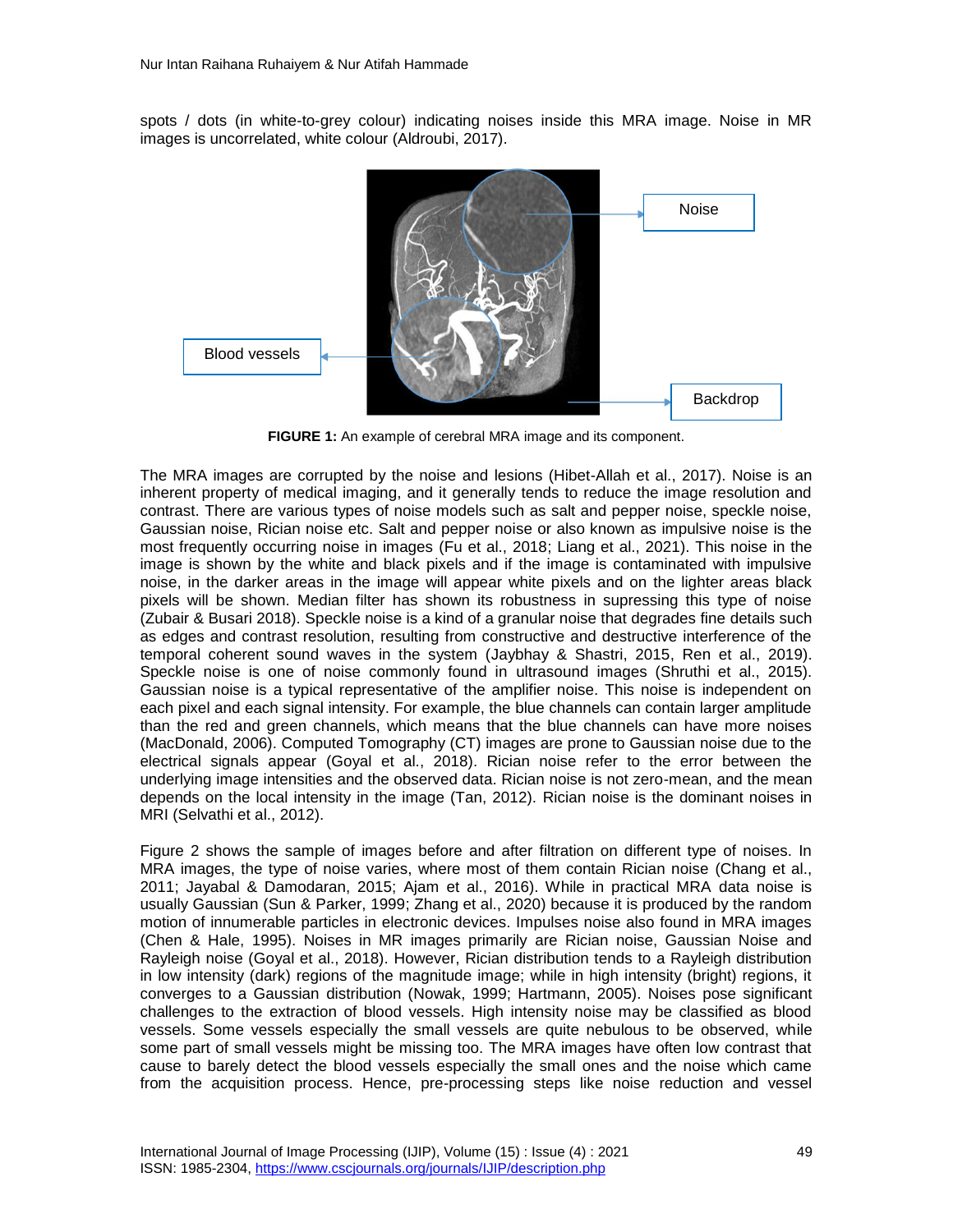enhancement are necessary on handling such noises in MRA images to provide a better extraction of cerebral vessels (Liang et al., 2021).



**FIGURE 2:** Type of noises.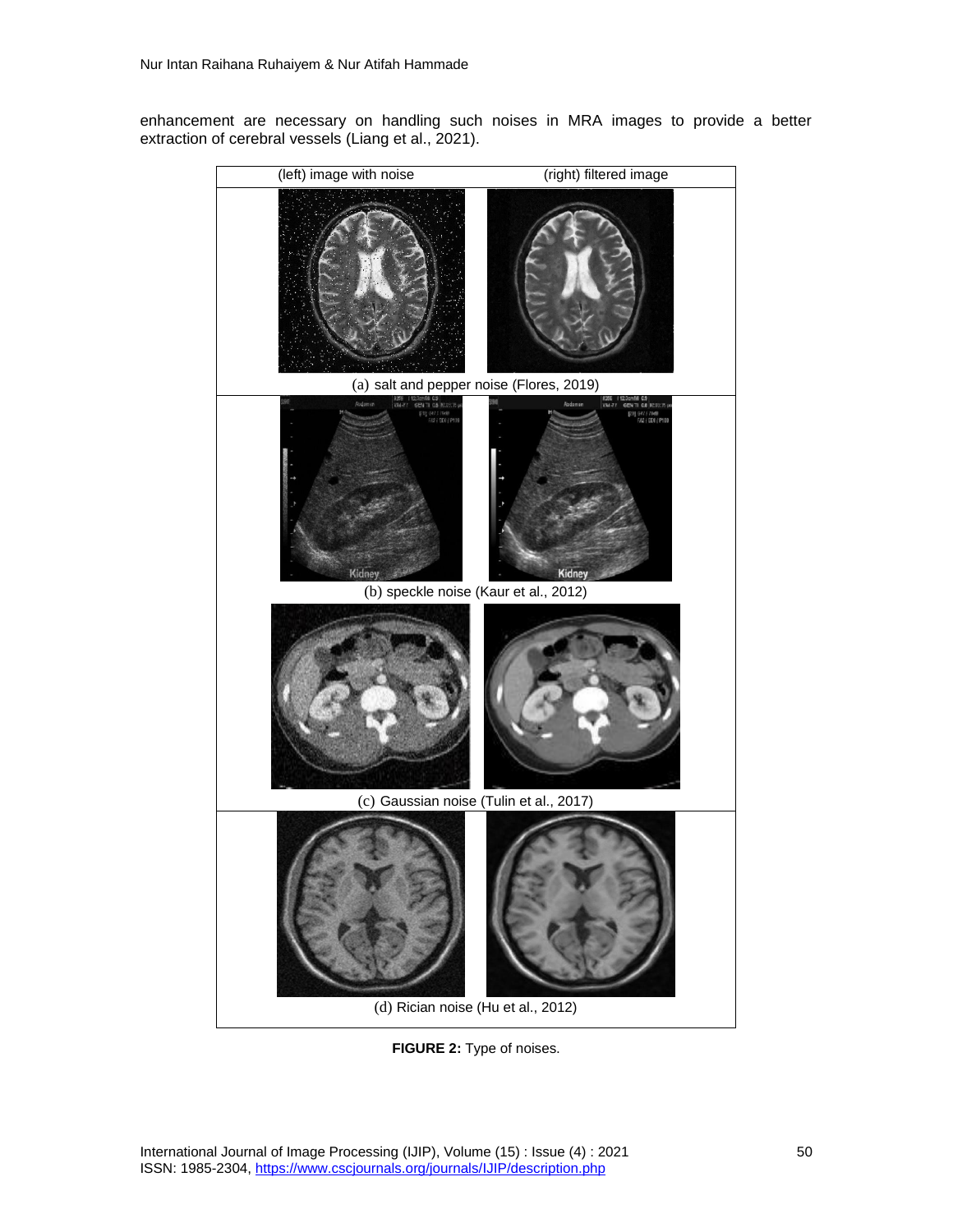# **2. LITERATURE REVIEW**

Several imaging modalities has been introduced, yet angiography is the most suitable method for the visualization of abnormalities in blood vessels, whether it is performed using X-ray, CT, or MRI. Angiography or arteriography is a medical imaging technique used to visualize the inside, or lumen, of blood vessels and organs of the body, with particular interest in the arteries, veins, and the heart chambers (Uemori et al., 2014). The images are captured after a contrast agent has been injected into the blood vessels. Each modality has its own characteristics as described in Table 1. It is important to choose a suitable modality, as otherwise the reconstruction or modelling process may be problematical owing to a lack of information.

| Modalities/<br><b>Characteristics</b> | X-ray Angiography<br>(XA)                                                                                    | <b>Computed</b><br>Tomography<br><b>Angiography (CTA)</b>                        | <b>Magnetic</b><br>Resonance<br>Angiography (MRA)                                        |
|---------------------------------------|--------------------------------------------------------------------------------------------------------------|----------------------------------------------------------------------------------|------------------------------------------------------------------------------------------|
| Spatial resolution                    | Highest                                                                                                      | High                                                                             | High                                                                                     |
| Contrast                              | Low                                                                                                          | High                                                                             | High                                                                                     |
| Acquisition time                      | Fast                                                                                                         | Faster                                                                           | Long acquisition time                                                                    |
| Acquisition cost                      | Low cost                                                                                                     | Intermediate cost                                                                | Intermediate cost                                                                        |
| Application                           | Anatomical                                                                                                   | Anatomical functional                                                            | Anatomical functional                                                                    |
| Projection                            | 2D                                                                                                           | 2D and 3D                                                                        | 2D and 3D                                                                                |
| Advantage                             | Fast and easy method<br>of imaging                                                                           | Provides information<br>about collateral<br>circulation and<br>improves contrast | Relies on magnetic<br>properties of body<br>moreover, blood in<br>eternal magnetic field |
| <b>Drawback</b>                       | Superposition of<br>structures creates<br>difficulties for<br>interpretation, it cannot<br>pass through bone | High contrast agent<br>dose per examination                                      | Strong magnetic field<br>may disturb implants                                            |

**TABLE 1:** Comparison between imaging modalities.

MR angiography is a type of MRI that looks specifically at the body blood vessels (Story, 2016). MRA has important attributes that make it valuable in assessing a wide spectrum of vascular diseases (Rosamond et al., 2007; Carr & Carroll, 2011). Compared to radiographic catheterbased angiography, it is non-invasive with no risk of neurologic deficit, circulatory compromise due to vascular injury or adverse effects of iodinated contrast material. With recent improvement in hardware and software techniques, MRA has undergone significant changes in technique and approach (Hartung et al., 2011). Recent advances in MR technology resulting from fast gradients and use of contrast agents have allowed MRA to make substantial advances in many arterial beds of clinical interest (Gupta, 2013). As a result, MRA has been successful in studying many arteries in the body including brain and other vessels in the neck (Bullitt et al., 2003; Chung et al., 2004; Hao et al., 2007; El-Baz et al., 2009; Liao et al., 2011; El-Baz et al., 2012; Kandil et al., 2018).

However, commonly in every clinical imaging, they have their downside visage that noise introduced attributable to the consequence of the coherent nature of the wave transmitted. The MRA images are corrupted by the noise and lesions (Hibet-Allah et al., 2017). Image noise is an unavoidable side-effect occurring because of image capture, more simply understood as inaudible, yet inevitable fluctuations. The quality of the images produced by imaging modalities is affected by local intensity abnormalities and background noise. These noises may corrupt the image and sometimes cause incorrect designation. Besides that, some vessels especially the small vessels are quite nebulous to be observed. Therefore, pre-processing steps like noise reduction and vessel enhancement are necessary on medical images. The next section describes the steps in blood vessels segmentation, types of filtering methods and elaboration in more details regarding the related work of denoising filters on CSVD images.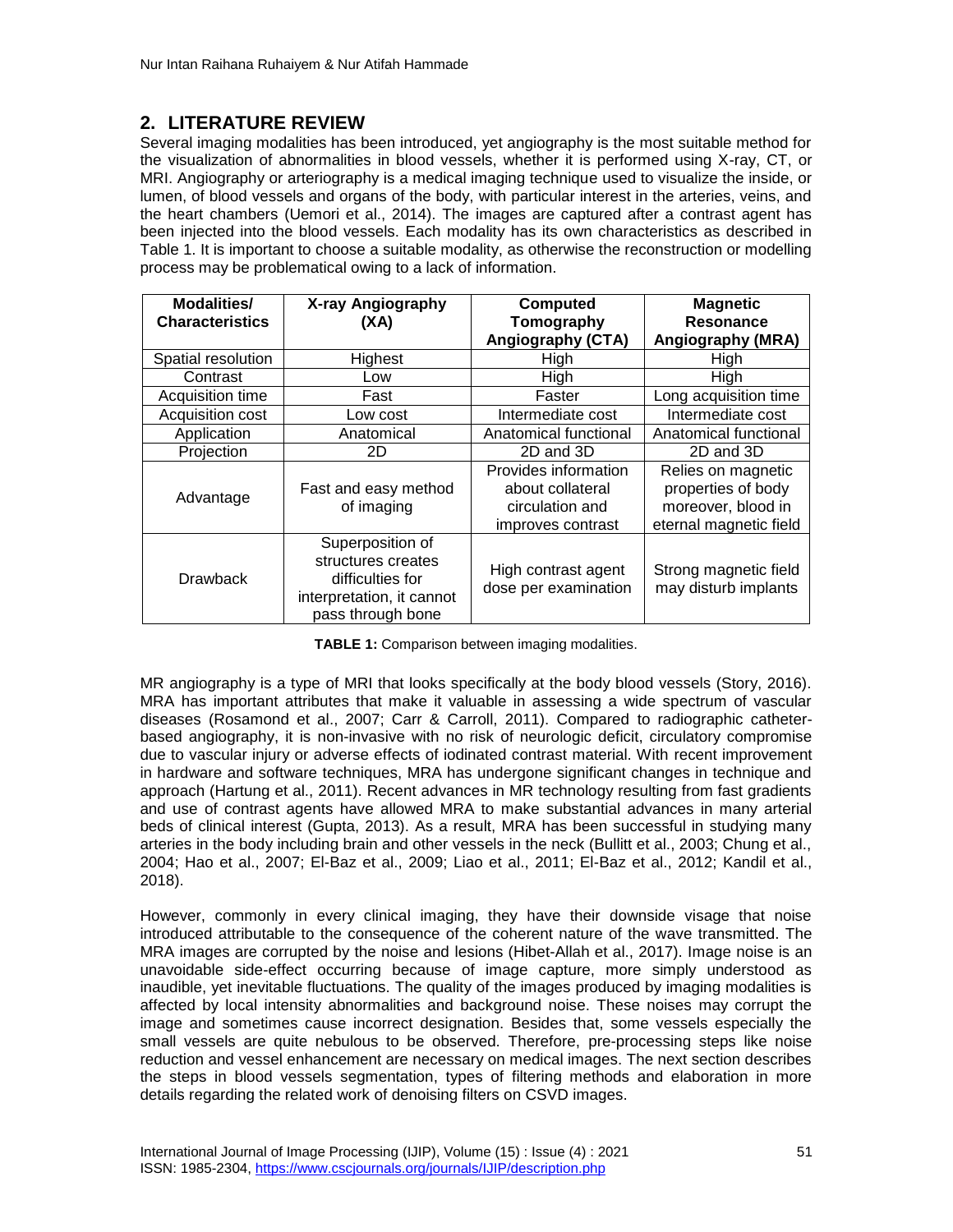#### **2.1 Application of Denoising Techniques on CSVD Images**

Segmentation of blood vessels usually undergo several processes in pre-processing including noise reduction and vessels enhancement as described in Figure 3 below. Pre-processing is always known as desirable prerequisite to accurate cerebrovascular segmentation, thus makes it the most crucial steps to provide meaningful information about the geometry, position, and topological structure of vessels (Ajam et al., 2017). Noise reduction or also known as denoising filter is a process of removing noise in the image which involves several filtering techniques. Generally, there are two types of noise reduction approaches which are linear filtering, the classical filtering method and nonlinear filtering. Linear filters are used to remove certain types of noise. These filters remove noise by convolving the original image with a mask that represents a low-pass filter or smoothing operation. The output of a linear operation due to the sum of two inputs is the same as performing the operation on the inputs individually and then summing the results. However, these filters tend to blur the sharp edges, destroy the lines and other fine details of the image (Rani, 2013). Linear methods are fast, but they do not preserve the details of the image.



**FIGURE 3:** Basic steps in cerebrovascular segmentation.

Meanwhile, nonlinear filters are a filter whose output is not a linear function of its inputs. Nonlinear filters reduce noise while preserving edges and small structures of interest, such as vessels. Nonlinear filters have many applications, especially removal of certain types of noise that are not additive. Nonlinear filters are considerably harder to use and design than linear ones. Despite that, these filters have certain capabilities that makes them interesting for image filtering, such as being able to preserve edges while still suppressing noise (Johansen, 2011; Rajab, 2016). An example of edge preserving filters are such as the bilateral and anisotropic diffusion filter. Their equation exhibits high-order nonlinearity and tend to be highly powerful particularly for medical image segmentation including Magnetic Resonance Angiography (MRA) dataset.

Over the past decades, different algorithms have been proposed on medical images with varying denoising performances, yet the search for efficient image denoising methods is still a valid challenge (Vyas & Paik, 2018). In context of cerebrovascular denoising methods particularly, the nonlocal means (NLM) filter has become the most popular one for denoising cerebral images (Romdhane et al., 2014), based on a weighted average of voxels inside a search window. This filter has been shown to yield state-of-the-art denoising performance (Chen et al., 2015a). Nonlocal means filter has been introduced by Buades et al. (2005) addressing the preservation of structure in the image. The mathematical analysis is based on the analysis of the "method noise", defined as the difference between the original image and its denoised version. The NL-means algorithm is proven to be asymptotically optimal under a generic statistical image model.

Coupé et al. (2008) proposed a 3D optimized block wise version of the NL-means filter that uses the redundancy of information in MRI data with multiple sclerosis (MS) lesions image to remove the noise. These different improvements allow to drastically divide the computational time while preserving the performances of the NL-means filter. Prima & Commowick (2013) using bilateral symmetry to improve nonlocal means denoising of MR brain images. Even in presence of strong Rician noise and strong misalignment, the results are successful on symmetrical images but not on more asymmetrical images. Experiments on real data show that there are voxels in the contralateral hemisphere providing patches with high weights, but the image had degraded using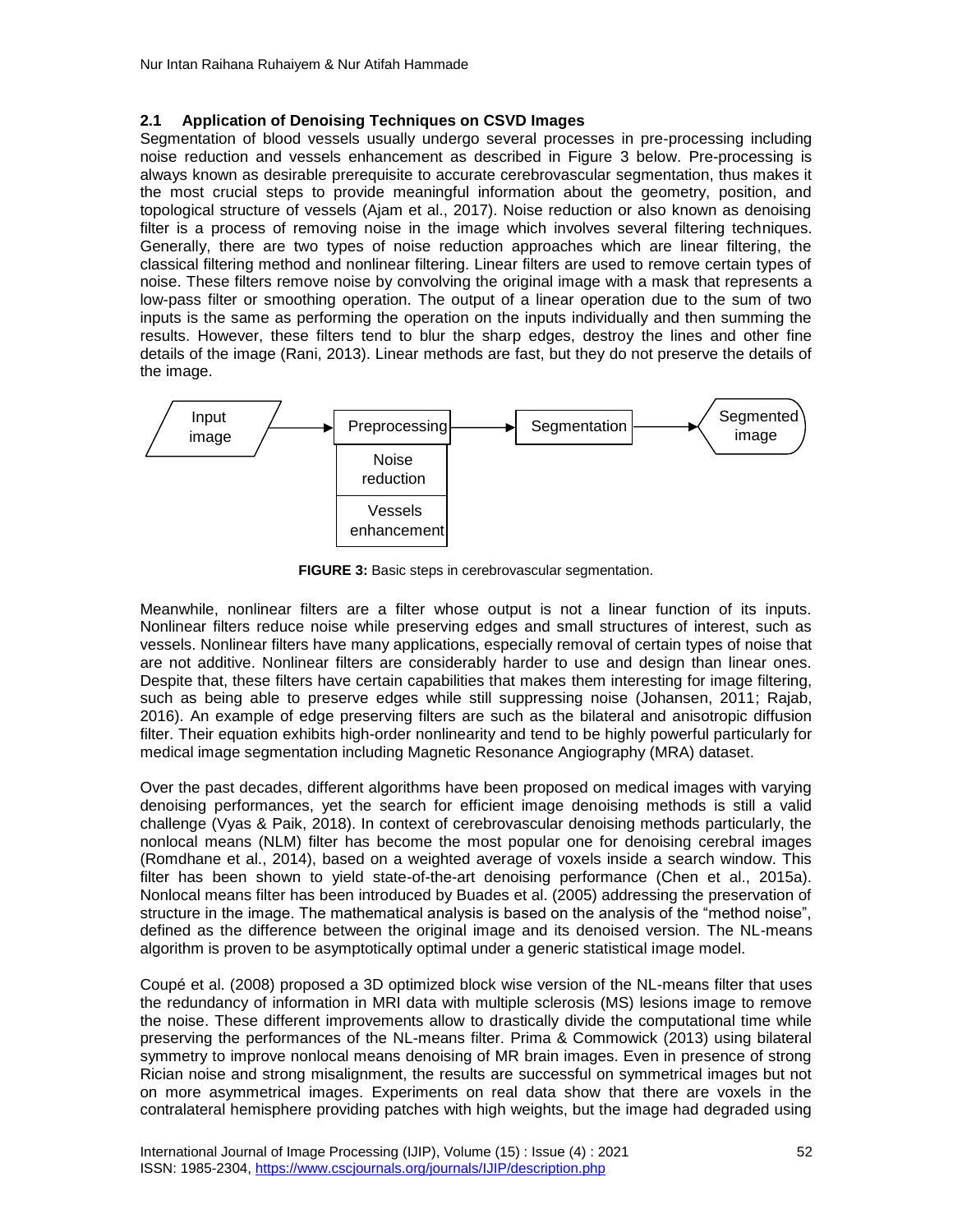the BrainWeb simulator. A new method for MRI noise estimation has been presented (Borrelli et al., 2014a) to address the problem of biased estimation in case of spatially dependent noise distribution when background-based variance extraction is performed. The denoising performances are considerably improved using SVN-NLM in case of inhomogeneous noise. SVN-NLM behaves as well as standard NLM when homogeneous noise was added, proving to be a robust and powerful denoising algorithm for arbitrary MRI datasets.

Another new denoising pipeline based on NLM algorithm to restore SWI MRI images is presented (Borrelli et al., 2014b). The images restored with the proposed algorithm fared consistently better than the other two schemes, showing that a proper handling of noise in the complex MRI dataset may lead to visible improvements of the overall SWI quality. Unfortunately, even the application of a robust denoising filter as NLM algorithm produces poor denoising results on SWI images, showing excessive blurring and loss of anatomical structure information. New method in the field of 3D image denoising based on combination between NL-means filters and the diffusion tensor presented (Romdhane et al., 2014) to normalize the weight factor of the NL-means filter. The results using MRI images are very promising and provide very good quality images in terms of noise reduction. Chen et al. (2015a) proposes to leverage common structures from multiple images to collaboratively denoise an image. Multiple MRI images from different individuals are spatially aligned to the image and NLM-like block matching is performed on these aligned images with the image as the reference. The proposed approach, collaborative NL-means (CNLM) outperforms the classic NLM and yields results with markedly improved structural details.

Hassani & Majda (2016) proposed an enhanced version of the NLM filter based on morphological reconstruction to separate the image into two regions-foreground and background. Results show that the proposed method perform better than the NLM filter and the UNLM under all tested noise levels. Phellan et al. (2017) describes a new automatic segmentation method for extracting vessels of the brain from 4D ASL MRA images that combines the reduced noise characteristics of an average intensity projection of a series of images with the finer details (small vessels). This method uses the NL-means filter for noise reduction and multiscale vesselness enhancement filter for enhancing the vessels. This method presents a fast and accurate assessment of cerebrovascular structures with dice coefficient of 0.931.

Besides from nonlocal means filter, there are also other filtering techniques that has been used towards segmentation of cerebral vasculature. Mou et al. (2015) presented a novel statistical cerebrovascular segmentation algorithm with particle swarm optimization to segment the cerebral vascular. The vascular structures are enhanced and segmented using a multiscale coronary response (MSCAR) method that combined 3D multiscale filtering. Experiments on CT data and MRI data verify the feasibility and validity of each model that has been proposed. Hibet-Allah et al. (2016) presents a new method which extracts the vascular structures. Hessian-based multiscale filtering used to remove noise and enhance vascular structures. The results on MRA images demonstrate the ability to extract most of the vascular structures successfully. However, the method unable to extract the thin vessels which have poor contrast.

A flexible segmentation method with a fixed mixture model has been proposed for vessel extraction (Lu et al., 2016) that uses the multiscale filtering algorithm on the MRA images to enhance vessels and suppress noises. The segmentation error ratios of the phantoms were less than 0.3% and the DSCs were above 94%. This method is accurate and robust for vessel segmentation from multi-modality angiographic images. Zhang et al. (2018) propose a method of precise segmentation of blood vessels based on DSA cerebrovascular sequence. Multiscale Hessian matrix used for enhancing the overall image and morphological methods used to eliminate the noise around the blood vessels. Proposed method can segment blood vessels more accurately and has a good visual diagnostic quality.

Weiping & Huazhong (2006) introduced a 3D steerable filter based on dyadic Bspline wavelets for noise reduction and enhancing the cerebral vessels in MRA. The method detects and segment these vessels from other tissues by employing the maximum of local oriented energy. The results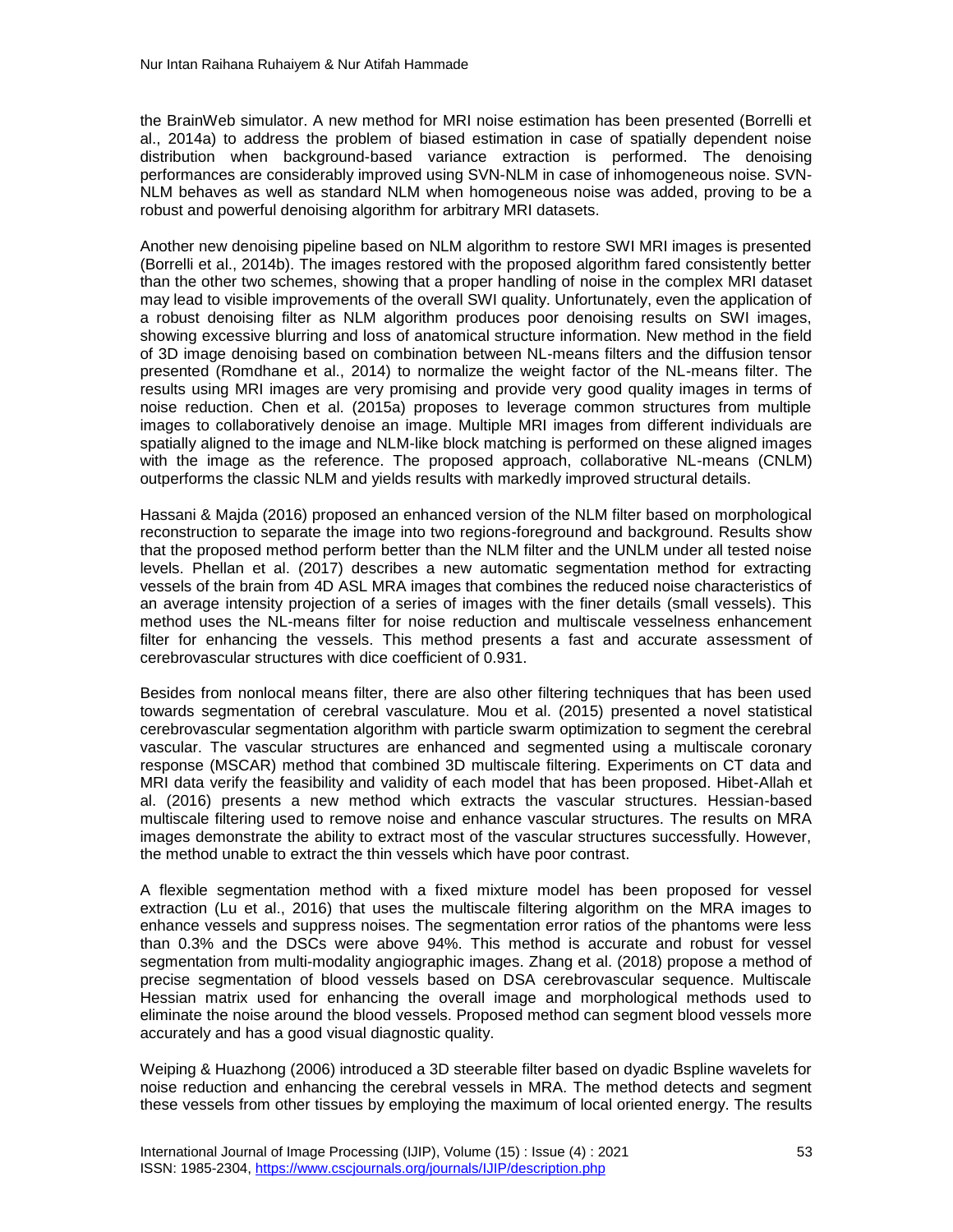are promising and shows a good behavior on small vessels and junctions. An adaptive smoothing filter aiming to improve the visibility and detectability of the obscuration of the lentiform nucleus in CT brain images presented (Tsai et al., 2006). The proposed method can enhance image data by removing noise without significantly blurring the structures in the images. Preliminary results demonstrate the superiority of the proposed method and its usefulness for detecting the obscuration of the lentiform nucleus.

Volkau et al. (2008) describe a process aiming to construct a 3D geometric model of the human normal intracranial venous system from MRA data. Filtering of noise is done by a moving average filter and applying the smoothing spline. The method can be used for geometric modelling of vasculature and for building vascular atlases. Chang et al. (2011) proposed a post-acquisition denoising algorithm to adequately and adaptively remove the random fluctuations and bias introduced by Rician noise. Adaptive trilateral filter eliminated a fair amount of noise while preserving edge boundaries and fine details with PSNR of 28.51 dB.

A novel MRI denoising technique based on neutrosophic set approach of wiener filtering has been proposed (Mohan et al., 2012). The wiener filter is applied to reduce the set's indetermination and remove the noise in the MR image. The visual and the diagnostic quality of the denoised image are well preserved. Elahi et al. (2014) proposed a new denoising approach for MRI based on a modified Block-matching and 3D filtering (BM3D) algorithm. The wavelet thresholding stage of BM3D was improved using Noise Invalidation Denoising (NIDe) technique. Combination of the new BM3D approach and variance stabilization transform (VST) provided an efficient MR image denoising approach.

Xu & Shi (2016) presents a novel method for Bayesian denoising of parallel MRI (pMRI) images. The priors of MR images have been learned via the FoE model. The noise is filtered by applying an efficient non-linear quasi-Newton method (L-BFGS) to explore an optimal solution for the MAP estimator. Compared with the ANLM, the proposed method increases slightly the objective evaluation of the denoised image on T1w BrainWeb phantom but cannot preserve the edges better than that of ANLM on T2w BrainWeb phantom. Hibet-Allah et al. (2017) proposed a novel method for segmenting the blood vessels from MRA images data. The proposed Contrast Limited Adaptative Histogram Equalization (CLAHE) method was applied to enhance, reduce noise the image. Vesselness filter then was used to detect both large and small vessels. The accuracy of the proposed method reaches 96.2%.

Besides that, few studies had applied the edge preserving filters as denoising method to the cerebral dataset (Manniesing et al., 2006; Zhao et al., 2010; Ajam et al., 2016). Anisotropic, Hessian based diffusion scheme on CTA cerebral data, steered by a vesselness filter has been applied to enhance vascular structures within the framework of scale space theory (Manniesing et al., 2006). It is shown that using Vessel enhancing diffusion (VED) as a preprocessing step improves level set based segmentation of the cerebral vasculature. However, the multiscale character of the vesselness filter and the non-linear character of the diffusion process puts a heavy burden on the computation resources. This speed up issues will have to be considered in order for the method to be used in practice.

A novel approach to MRA image segmentation that uses anisotropic diffusion for smoothing the images had been proposed (Zhao et al., 2010). The image enhancement and segmentation process by Frangi's vesselness measure while visualization based on ball BSpline method. Results on head MRA datasets demonstrate the availability of the method. However, although the shape of blood vessels looks like circle, in MRA images they always take on irregular shapes thus simple geometric shapes are unable to describe them. In addition, Ajam et al. (2016) adapt several techniques to enhance the MRA images. The method combines morphological opening and bilateral filter with Hessian-based vessel enhancement to provide better noise reduction. This method is capable of suppressing noise in the background and smoothing the vessels edges. However, there is a limitation such as small vessels are barely to be seen.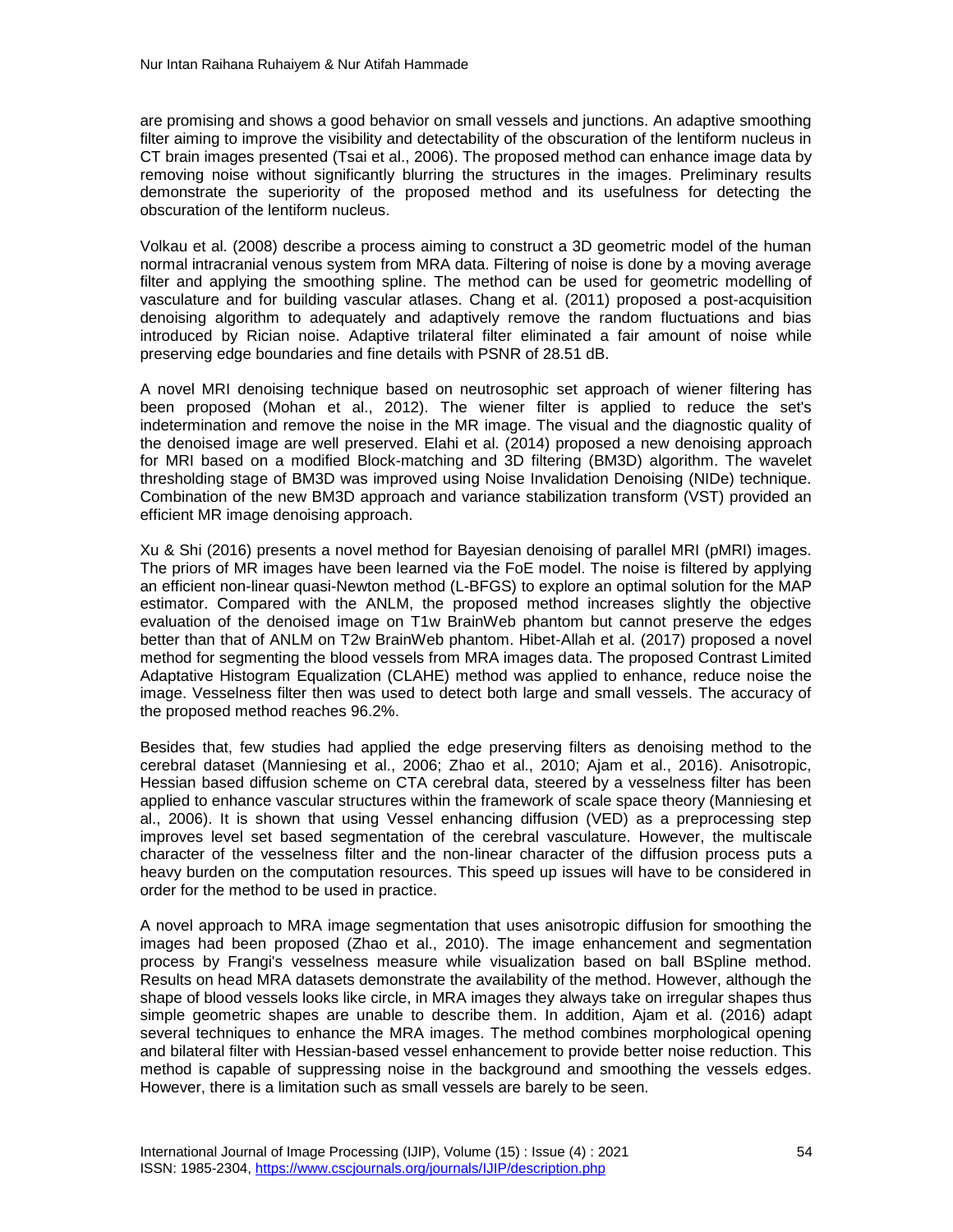#### **2.2 Application of Edge Preserving Filters on Other Medical Images**

These are the manuscript preparation guidelines used as a standard template. Author must follow these instructions and ensure that the manuscript is carefully aligned with these guidelines including headings, figures, tables, and references. Manuscripts with poor or no typesetting are not preliminary approved and consider for review.

Edge preserving filters such as bilateral filter and anisotropic diffusion filters are widespread used resource for medical image denoising (Russo, 2018) because they are designed to preserve the image details during noise removal. These are among popular image filters which effectively applicable for medical datasets including Computed Tomography (CT) scan, Computed Axial Tomography (CAT) scan, Magnetic Resonance Imaging (MRI) and Magnetic Resonance Angiography (MRA).

Numerous approaches which implemented the anisotropic diffusion filter in retinal images continued for the past few years (Abdallah et al., 2015; Siva & Vasuki, 2015; Abdallah et al., 2016; Soomro et al., 2017; Abdallah et al., 2018). Siva & Vasuki (2015) proposed a computer aided automatic detection and segmentation of blood vessels through the elimination of optic disc (OD) region in retina where the OD region is segmented using anisotropic diffusion filter. The proposed system achieved the average vessels segmentation accuracy of 98.08% in DRIVE dataset and 95.94% in STARE dataset respectively. A segmentation method for retinal blood vessels has been proposed by Soomro et al (2017) which uses the second order Laplacian of Gaussian along with an anisotropic diffusion filtering to make a coherent vessels network and initially analyze the vessels detection by especially concerning the tiny vessels. The proposed method obtained an average accuracy of 94% for both DRIVE and STARE dataset.

Abdallah et al. (2015) proposed an algorithm for vessel extraction in retinal images which combines the anisotropic diffusion filter to reduce the image noise with a multiscale response based on the eigenvectors of the Hessian matrix and on the gradient information to extract vessels from retinal images. The experimental result shows a maximum accuracy average of around 91.55% and 94.02% for DRIVE and STARE dataset respectively. A new adaptive noise reducing anisotropic diffusion (ANRAD) method to improve the image quality, which can be considered as a modified version of a speckle-reducing anisotropic diffusion (SRAD) filter has been presented (Abdallah et al., 2016). The ANRAD filter able to reduce the noise while preserving image edges and fine details very well.

Abdallah et al. (2018) employed an algorithm for vessel detection in fundus images which combines a new version of an anisotropic diffusion method to remove noise with a multiscale vesselness response that is based on the Hessian matrix's eigenvectors and the gradient information image to detect all vessels from retinal images. This algorithm achieves a maximum average accuracy of around 93.89% and 93.88% for DRIVE and STARE dataset respectively. Krissian (2002) presented a new approach to anisotropic diffusion based on a multidirectional diffusion flux on CT data of the liver. The diffusion flux is decomposed in an orthogonal basis, effectively enabling enhancement of contours as well as diffusion along the contours.

Bilateral filter based on multiscale vesselness measurement to enhance the vessel structures in a retinal image has been proposed by Shi & Yang (2009). By substituting the intensity difference with vesselness difference, the modified bilateral filter performs well in the case of low contrast between vessel structures and background and can correctly reveal smaller thin vessels. A new method to measure retinal blood vessel with sub-pixel accuracy has been presented by Sun et al. (2010). The method is based on a modified canny edge detection method with a bilateral filter where bilateral filter is used to remove the vessel background noises and then the canny detector is used to detect all vessel edges. The method outputs the vessel positions and center lines in sub-pixel accuracy.

Anantrasirichai et al. (2014) presented an image enhancement algorithm for retinal optical coherence tomography (OCT). The enhancement process consists of intensity adjustment,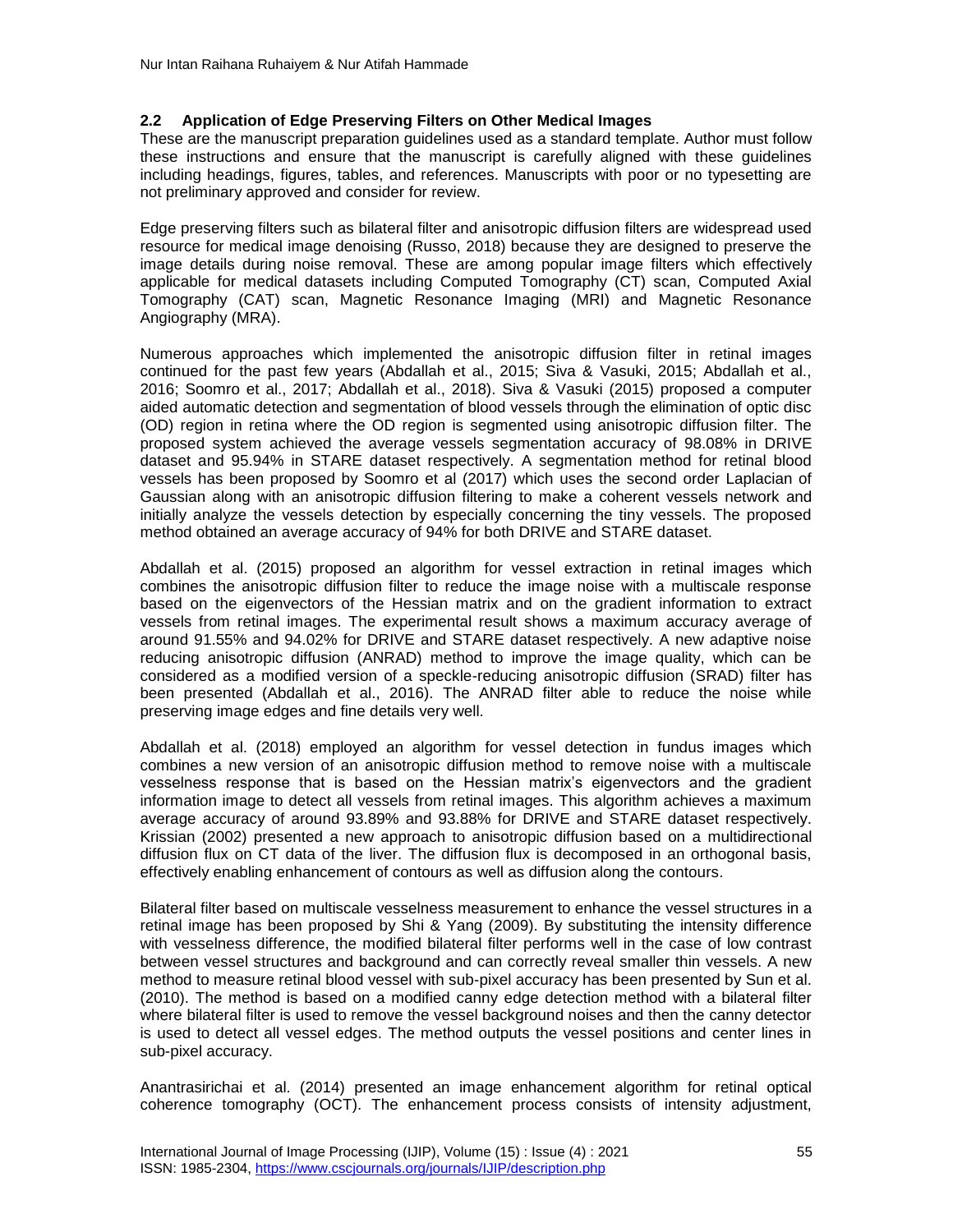wavelet-based despeckling, wavelet-based image registration and adaptive-weighted bilateral filtering which is a texture-preserving smoothing operation. Results show an improvement of image quality and improvement in accuracy of glaucoma detection. He et al. (2017) proposed an image filtering approach specialized for detecting vessels from retinal images. Different from existing techniques, the proposed approach leverages the special characteristics of vascular structures and determines a set of BLF spatial kernels that are oriented and scaled optimally. This approach provides a better performance than state-of-the-art techniques in detecting and preserving the thin vascular structures. Latest work on early detection of diabetic retinopathy was done by Sanya research group where an approach using morphological image processing was proposed (Sanya et al, 2021).

Bilateral filter has also been applied in coronary angiography images (Chen et al., 2015b) and histological images (Tsou et al., 2015). An improved bilateral filter based the MFFDOG filters and multi-scale Hessian matrix for coronary angiography image presented (Chen et al., 2015b). By improving two kernels of the bilateral filter, the proposed method can effectively remove the complicated noise and the achievement of image enhancement is much better than the original bilateral filter, but the effect to some tiny vessels is actually modest. Tsou et al. (2015) has proposed an algorithm to abstract the salient regions in blood vessel images and boost object identification in histological images. Bilateral filtering used to smooth the first component of the Gaussian color model and emphasize sharp features. Experimental results show that the proposed framework is capable of deriving vessel boundaries that are comparable to those demarcated manually, even for vessel regions with weak contrast between the object boundaries and background clutter.

Meanwhile, implementation of nonlocal means (NLM) filter specifically focusing on blood vessels is still progressing as such in recent studies, region growing segmentation method was proposed for accurate detection of Microaneurysms where NLM filter has been applied to reduce noises on the retinal fundus images (Badgujar & Deore, 2018). This method uses DIARETDB0 dataset and shows promising results with accuracy of 78%, positive predictive of 83.33%, specificity and sensitivity of 58.82% and 87.88% respectively. The detected MAs are represented as white areas on original retinal images. Selçuk et al. (2017) uses nonlocal means filter as a noise reduction method to emphasize coronary arteries on x-ray heart angiography images. The mean square error values obtained by the proposed method are more successful when compared other filters. China et al. (2015) introduced a hybrid wavelet based nonlocal means filter for despeckling of coronary artery intravascular ultrasound (IVUS) images. The proposed methodology is more efficient in despeckling for IVUS image denoising in comparison with other despeckling techniques.

New method for the segmentation of vessel cross-sections in contrast enhanced CT and MR images presented (Tek et al., 2001). The primary innovation of the technique is the boundary propagation by mean shift analysis combined with a smoothness constraint. The new algorithm allows real time segmentation of medical structures found in multimodality images. Rodríguez (2008) has proposed a new algorithm that applies recursively the mean shift filtering and uses entropy as the stopping criterion. With this new algorithm, the binarization was carried out after the image was segmented. This algorithm through recursive application of the mean shift found to be effective and more robust than the algorithm using graph. On the other hand, by using the retinal images and other standard images, Morales et al. (2012) has presented an iterative algorithm of the mean shift to conduct the image segmentation. As a result, the segmented images by using this iterative algorithm were less noisy than those obtained by means of other methods.

In addition, Lee (1983) has developed a simple, effective, and computationally efficient noise smoothing algorithm known as sigma filter. This filter is motivated by the sigma probability of the Gaussian distribution, and it smooths the image noise by averaging only those neighborhood pixels which have the intensities within a fixed sigma range of the center pixel. Consequently, image edges are preserved, and subtle details and thin tines such as roads are retained. Sigma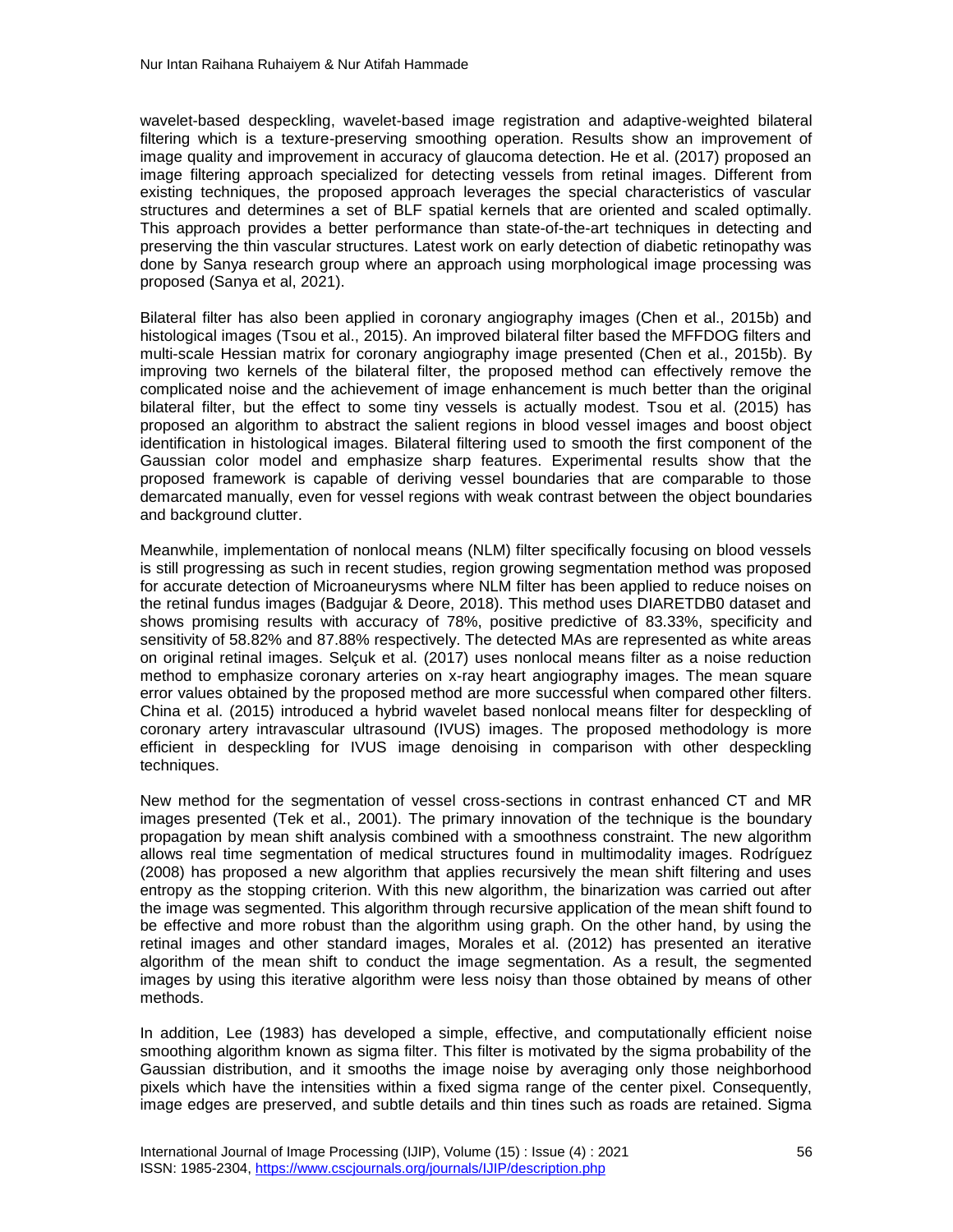filter found to be the most computationally efficient filter among other known filtering algorithms. Sigma filter then continued to be extended and improved (Lukin et al., 1996; Lee et al., 2008; Han & Sohn, 2009) that eliminates deficiencies of the original sigma filter and improves the algorithm efficiency.

# **3. RESULTS AND ANALYSIS**

As shown in Table 2, numerus researchers had applied the nonlocal means filter on brain images as the noise reduction method (Coupé et al., 2008; Prima & Commowick, 2013; Borrelli et al., 2014a; Borrelli et al., 2014b; Romdhane et al., 2014; Chen et al., 2015a; Hassani & Majda, 2016; Phellan et al., 2017) as well as the multiscale filter where it has applied for various medical dataset including CT (Mou et al., 2015), MRI (Mou et al., 2015), MRA (Hibet-Allah et al., 2016; Lu et al., 2016) and also DSA images (Zhang et al., 2018). Meanwhile, the application on edge preserving filters such as anisotropic diffusion filter and bilateral filter aren't widely explored as much as the nonlocal means filters. While on the other hand, these edge preserving filters are well established on other medical images where numerous researchers has implemented them mostly on retinal images (Lee, 1983; Shi & Yang, 2009; Sun et al., 2010; Morales et al., 2012; Anantrasirichai et al., 2014; Siva & Vasuki, 2015; Abdallah et al., 2015; Abdallah et al., 2016; Dash & Bhoi, 2017; He et al., 2017; Soomro et al., 2017; Abdallah et al., 2018), liver images (Krissian, 2002), coronary images (Chen et al., 2015b) and histological images (Tsou et al., 2015). In regards, the next section will be discussed in more depth on various related works of edge preserving filters in other medical images.

| <b>Denoising</b><br>filter | Input<br>image | <b>Method</b>                                                                                                                                 | <b>Result</b>                                                                                                                                                                                                                                    | <b>Reference</b>               |
|----------------------------|----------------|-----------------------------------------------------------------------------------------------------------------------------------------------|--------------------------------------------------------------------------------------------------------------------------------------------------------------------------------------------------------------------------------------------------|--------------------------------|
| NL-means<br>filter         | <b>MRI</b>     | A 3D optimized blockwise<br>version of the NL-means filter<br>that uses the redundancy of<br>information in MRI image to<br>remove the noise. | Divide the computational<br>time while preserving the<br>performances.                                                                                                                                                                           | Coupé et al.<br>(2008)         |
|                            | <b>MRI</b>     | Use bilateral symmetry to<br>improve nonlocal means<br>denoising of MRI images.                                                               | On real data shows that<br>there are voxels in the<br>contralateral hemisphere<br>providing patches with high<br>weights, but the image had<br>degraded using the<br>BrainWeb simulator.                                                         | Prima &<br>Commowick<br>(2013) |
|                            | <b>MRI</b>     | New method for MRI noise<br>estimation.                                                                                                       | Denoising performances are<br>considerably improved using<br>SVNNLM, robust and<br>powerful denoising algorithm<br>for arbitrary MRI datasets.                                                                                                   | Borrelli et al.<br>(2014a)     |
|                            | <b>MRI</b>     | New denoising pipeline based<br>on NLM algorithm to restore<br>SWI MRI images is presented.                                                   | Images restored with the<br>proposed algorithm fared<br>consistently better than the<br>other schemes but produces<br>poor denoising results on<br>SWI images, showing<br>excessive blurring and loss<br>of anatomical structure<br>information. | Borrelli et al.<br>(2014b)     |
|                            | <b>MRI</b>     | New method in the field of 3D<br>image denoising based on<br>combination between NL-<br>means filters and the diffusion<br>tensor.            | The results using MRI<br>images are very promising<br>and provide very good<br>quality images in terms of<br>noise reduction.                                                                                                                    | Romdhane<br>et al. (2014)      |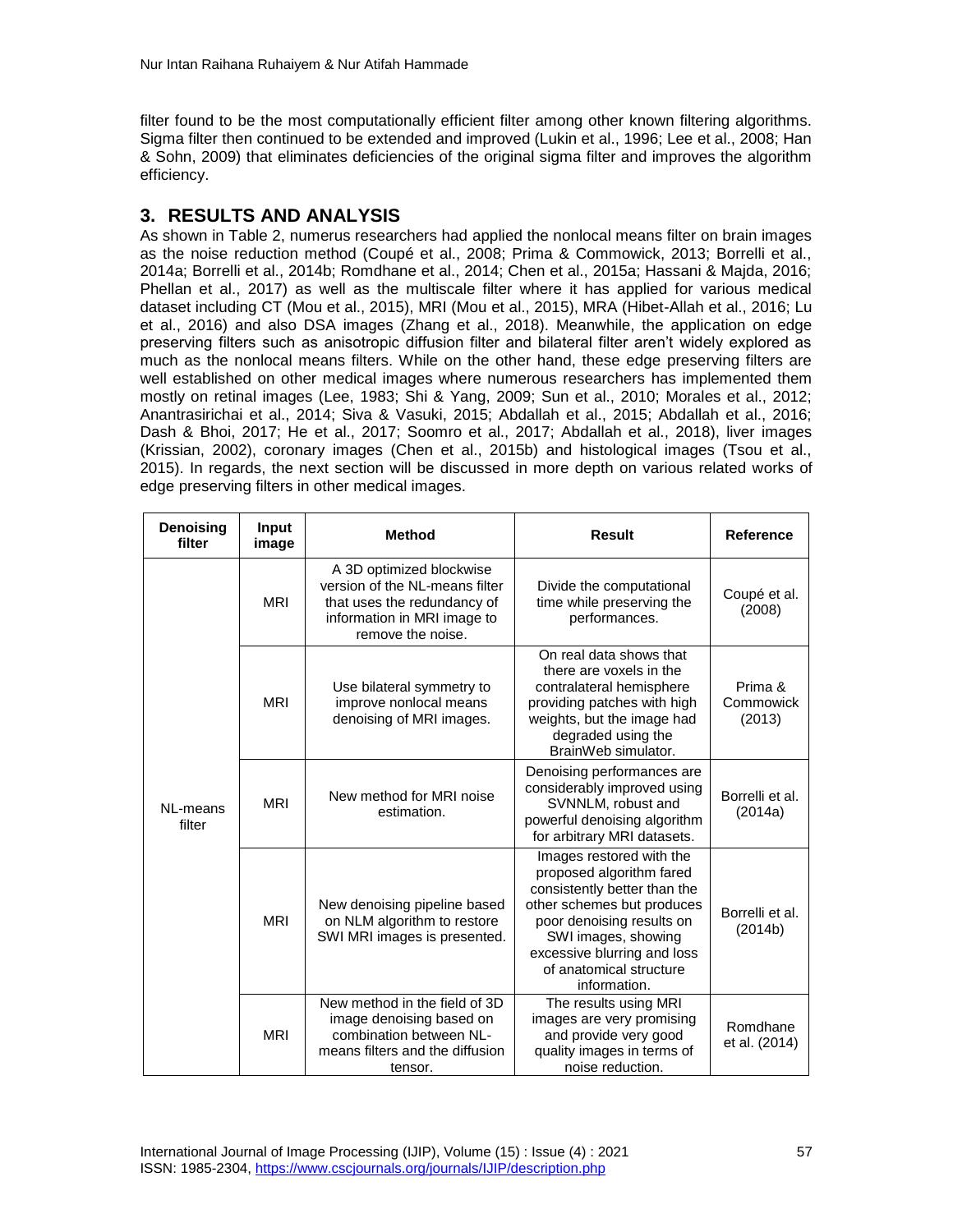|                                    | <b>MRI</b>           | Leverage common structures<br>from multiple images to<br>collaboratively denoise an<br>image.                                                                                                                                                      | CNLM outperforms the<br>classic NLM, and yields<br>results with markedly<br>improved structural details.                                                                                        | Chen et al.<br>(2015a)       |
|------------------------------------|----------------------|----------------------------------------------------------------------------------------------------------------------------------------------------------------------------------------------------------------------------------------------------|-------------------------------------------------------------------------------------------------------------------------------------------------------------------------------------------------|------------------------------|
|                                    | <b>MRI</b>           | An enhanced version of the<br>NLM filter based on<br>morphological reconstruction.                                                                                                                                                                 | Proposed method performs<br>better than the NLM filter and<br>the UNLM under all tested<br>noise levels.                                                                                        | Hassani &<br>Majda<br>(2016) |
|                                    | <b>MRA</b>           | Uses the NL-means filter for<br>noise reduction, multiscale<br>vesselness enhancement filter<br>for enhancing the vessels.                                                                                                                         | Fast and accurate<br>assessment of<br>cerebrovascular structures<br>with dice coefficient of 0.931.                                                                                             | Phellan et al.<br>(2017)     |
|                                    | CT and<br><b>MRI</b> | A novel statistical<br>cerebrovascular segmentation<br>algorithm with particle swarm<br>optimization where the<br>vascular are enhanced and<br>segmented using MSCAR<br>method, 3D multiscale filtering,<br>Hessian matrices and EM<br>estimation. | The proposed system able to<br>do the diagnosis in different<br>ways; volume rendering, 2D<br>and 3D measurement, virtual<br>endoscopic etc.                                                    | Mou et al.<br>(2015)         |
| Multiscale<br>filter               | <b>MRA</b>           | New method to extracts the<br>vascular structures. Hessian-<br>based multiscale filtering used<br>to remove noise and enhance<br>vascular structures.                                                                                              | Able to extract most of the<br>vascular structures but<br>unable to extract the thin<br>vessels which have poor<br>contrast.                                                                    | Hibet-Allah et<br>al. (2016) |
|                                    | <b>MRA</b>           | A flexible segmentation method<br>where uses multiscale filter to<br>enhance vessels and suppress<br>noises.                                                                                                                                       | Segmentation error ratios<br>less than<br>0.3% and the DSCs were<br>above 94%.                                                                                                                  | Lu et al.<br>(2016)          |
|                                    | <b>DSA</b>           | Method of precise<br>segmentation of blood vessels<br>based on DSA cerebrovascular<br>sequence where multiscale<br>hessian matrix used for<br>enhancing the image and<br>morphological methods used to<br>eliminate the noise.                     | Proposed method can<br>segment blood vessels more<br>accurately and has a good<br>visual diagnostic quality.                                                                                    | Zhang et al.<br>(2018)       |
| Anisotropic<br>diffusion<br>filter | <b>CTA</b>           | Anisotropic, Hessian based<br>diffusion scheme on CTA<br>cerebral data, steered by a<br>vesselness filter to enhance<br>vascular structures.                                                                                                       | VED improves level set<br>based segmentation of the<br>cerebral vasculature.<br>However, VED puts a heavy<br>burden on the computation<br>resources.                                            | Manniesing<br>et al. (2006)  |
|                                    | <b>MRA</b>           | A novel approach to MRA<br>image segmentation that uses<br>anisotropic diffusion for<br>smoothing the images. The<br>image enhancement and<br>segmentation process by<br>Frangi's vesselness measure.                                              | Results on head MRA<br>datasets demonstrate the<br>availability of the method.<br>However, due to irregular<br>shapes in MRA images,<br>simple geometric shapes are<br>unable to describe them. | Zhao et al.<br>(2010)        |
| <b>Bilateral filter</b>            | <b>MRA</b>           | The method combines<br>morphological opening and<br>bilateral filter with<br>Hessianbased vessel<br>enhancement to provide better<br>noise reduction.                                                                                              | Capable of suppressing<br>noise in the background and<br>smoothing the vessels<br>edges. However, there is a<br>limitation such as small<br>vessels are barely to be<br>seen.                   | Ajam et al.<br>(2016)        |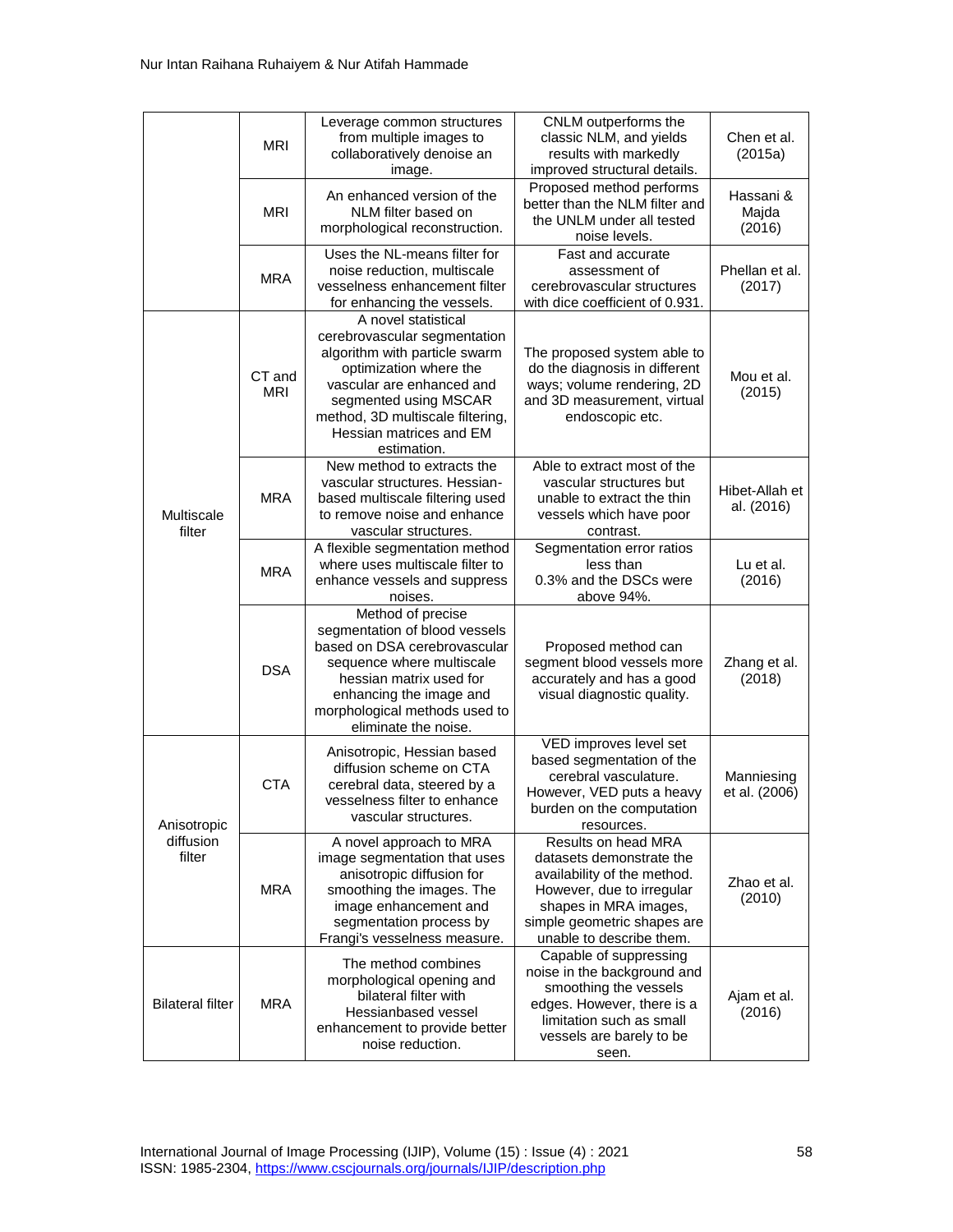| Smoothing<br>filter                                   | <b>CT</b>  | An adaptive smoothing filter<br>aiming to improve the visibility<br>and detectability of the<br>obscuration of the lentiform<br>nucleus.                                                        | Preliminary results<br>demonstrate the superiority<br>of the proposed method and<br>its usefulness for detecting<br>the obscuration of the<br>lentiform nucleus.                                                   | Tsai et al.<br>(2006)           |
|-------------------------------------------------------|------------|-------------------------------------------------------------------------------------------------------------------------------------------------------------------------------------------------|--------------------------------------------------------------------------------------------------------------------------------------------------------------------------------------------------------------------|---------------------------------|
| 3D steerable<br>filter                                | <b>MRA</b> | Introduced a 3D steerable filter<br>based on dyadic B-spline<br>wavelets for noise reduction<br>and enhancing the cerebral<br>vessels in MRA.                                                   | Shows good behavior on<br>small vessels and junctions<br>and suitable for other types<br>of curvilinear structures such<br>as cardiovascular vessels,<br>bronchial tree.                                           | Weiping &<br>Huazhong<br>(2006) |
| Moving<br>average filter                              | <b>MRA</b> | Filtering of noise is done by a<br>moving average filter and<br>applying the smoothing spline.                                                                                                  | The method can be used for<br>geometric modeling of<br>vasculature and for building<br>vascular atlases.                                                                                                           | Volkau et al.<br>(2008)         |
| Trilateral<br>filter                                  | <b>MRI</b> | Post-acquisition denoising<br>algorithm to adequately and<br>adaptively remove the random<br>fluctuations and bias<br>introduced by Rician noise.                                               | Adaptive trilateral filter<br>eliminated a fair amount of<br>noise while preserving edge<br>boundaries and fine details<br>with PSNR of 28.51dB.                                                                   | Chang et al.<br>(2011)          |
| Wiener filter                                         | <b>MRI</b> | A novel MRI denoising<br>technique based on<br>neutrosophic set approach of<br>wiener filtering which uses to<br>remove the noise.                                                              | Visual and the diagnostic<br>quality of the denoised<br>image are well preserved.                                                                                                                                  | Mohan et al.<br>(2012).         |
| Blockmatchi<br>ng and 3D<br>filtering<br>(BM3D)       | <b>MRI</b> | New denoising approach<br>based on a modified BM3D<br>algorithm. The wavelet<br>thresholding stage of BM3D<br>was improved using Noise<br>NIDe technique.                                       | Combination of the new<br>BM3D and VST provided an<br>efficient image denoising<br>approach.                                                                                                                       | Elahi et al.<br>(2014)          |
| Non-linear<br>quasi-<br>Newton<br>method (L-<br>BFGS) | pMRI       | A novel method for Bayesian<br>denoising. Noise is filtered by<br>applying an efficient non-linear<br>quasi-Newton method (L-<br>BFGS) to explore an optimal<br>solution for the MAP estimator. | The proposed method<br>increases slightly the<br>objective evaluation of the<br>denoised image on T1w<br>BrainWeb phantom but<br>cannot preserve the edges<br>better than that of ANLM on<br>T2w BrainWeb phantom. | Xu & Shi<br>(2016)              |
| Histogram<br>Equalization<br>(HE)                     | <b>MRA</b> | A novel method for segmenting<br>the blood vessels. CLAHE was<br>applied to enhance, reduce<br>noise the image.                                                                                 | Accuracy: 96.2%                                                                                                                                                                                                    | Hibet-Allah et<br>al. (2017)    |

**TABLE 2:** Comparison between various denoising filters in CSVD images.

Based on Table 3 below, there are quite comprehensive studies for several edge preserving filtering techniques used in image processing for blood vessels segmentation. The results shows a great number from bilateral, nonlocal means and anisotropic diffusion filters (Abdallah et al., 2015; Siva & Vasuki, 2015; Dash & Bhoi, 2017; Soomro et al., 2017; Abdallah et al., 2018; Badgujar & Deore, 2018). Meanwhile, the implementation of mean shift and sigma filter in medical images are quite occasional compared to the other three filters where sigma filter mostly use in natural images. Yet, as both are edge preserving (Lee, 1983; Solomon et al., 2014), their results are also quite significant (Lukin et al., 1996; Lee et al., 2008; Rodríguez, 2008; Han & Sohn, 2009; Morales et al., 2012). In a nutshell, this paper attempts to implement five edge preserving filters; (i) anisotropic diffusion filter, (ii) bilateral filter, (iii) mean shift filter, (iv) nonlocal means filter and (v) sigma filter for cerebrovascular segmentation on MRA dataset. The next section will be explained about the edge enhancement and segmentation techniques that will be implemented in this study.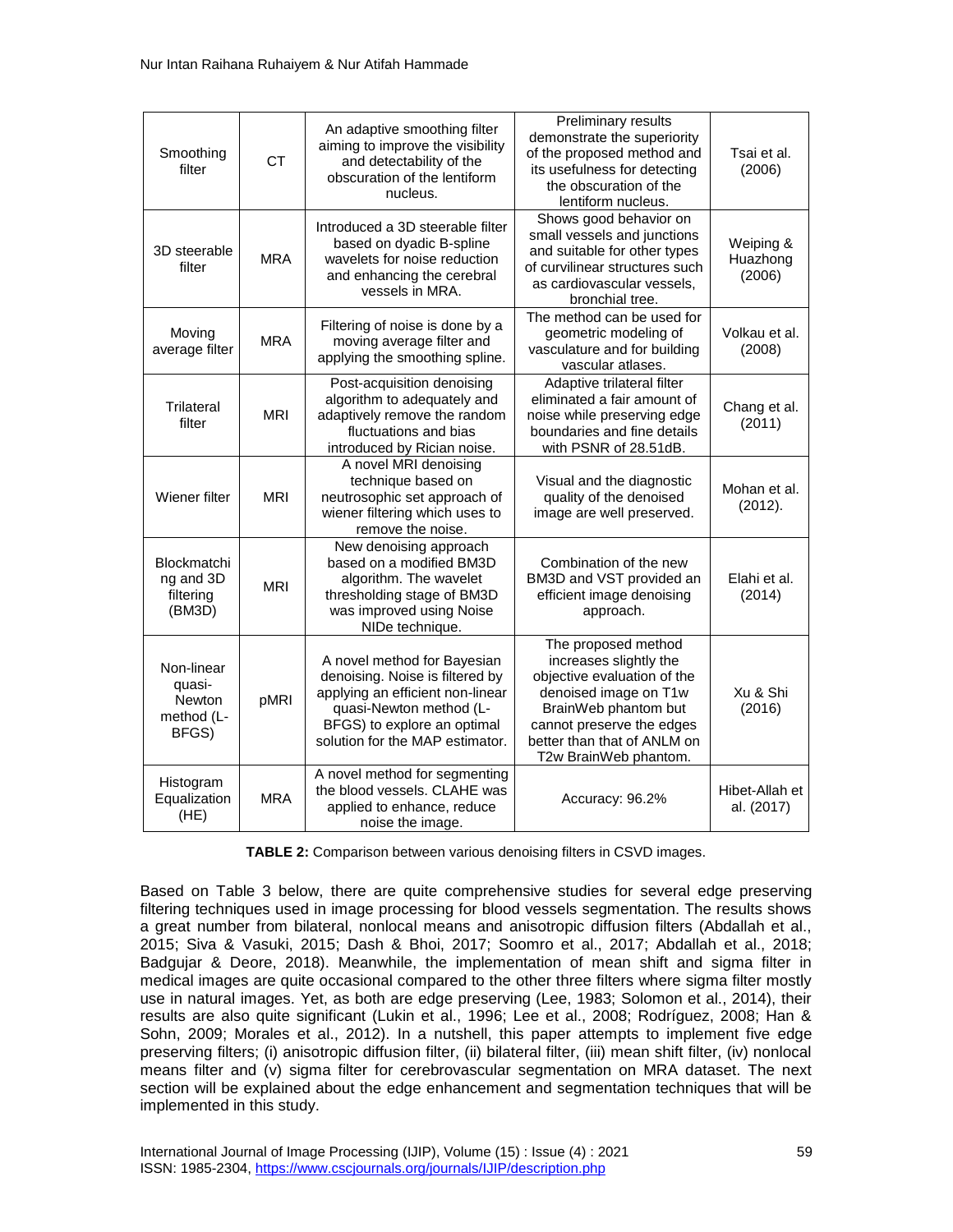| No.          | <b>Filtering Technique</b>      | <b>Description</b>                                                                                                                                                                                                                                                                                                                                                                                                                                                                                                                                                                                                                                                                                                                                                                                                 |  |
|--------------|---------------------------------|--------------------------------------------------------------------------------------------------------------------------------------------------------------------------------------------------------------------------------------------------------------------------------------------------------------------------------------------------------------------------------------------------------------------------------------------------------------------------------------------------------------------------------------------------------------------------------------------------------------------------------------------------------------------------------------------------------------------------------------------------------------------------------------------------------------------|--|
| $\mathbf{1}$ | Anisotropic diffusion<br>filter | • Used to enhance vascular structures and eliminate noisy lines<br>• Extend and improve the anisotropic diffusion filter to improve the<br>image quality<br>• (Krissian, 2002; Abdallah et al., 2016)<br>• Used on retinal images (Abdallah et al., 2015; Siva & Vasuki, 2015;<br>Abdallah et al., 2016; Soomro et al., 2017; Abdallah et al., 2018) and<br>CT scan - liver images (Krissian, 2002)<br>• 91.55% accuracy for DRIVE, 94.02% for STARE dataset (Abdallah<br>et al., 2015)<br>• 93.89% accuracy for DRIVE, 93.88% for STARE dataset (Abdallah<br>et al., 2018)<br>• 94% accuracy for DRIVE and STARE dataset (Soomro et al., 2017)<br>• DRIVE: 98.08 accuracy, 93.99% sensitivity, 98.37% specificity while<br>STARE: 95.94% accuracy, 93.6% sensitivity, 98.96% specificity<br>(Siva & Vasuki, 2015) |  |
| 2            | <b>Bilateral filter</b>         | · Used to preserve the details of vessels while effectively<br>eliminating image noise Improve bilateral filter to enhance the<br>images (Anantrasirichai et al., 2014; Chen et al., 2015b)<br>• Used on retinal images (Shi & Yang, 2009; Sun et al., 2010;<br>Anantrasirichai et al.,<br>• 2014; He et al., 2017), coronary images (Chen et al., 2015b) and<br>histological images<br>• (Tsou et al., 2015)                                                                                                                                                                                                                                                                                                                                                                                                      |  |
| 3            | Mean shift filter               | • Used to remove noise and image segmentation<br>The filter applied recursively (Rodríguez, 2008; Morales et al., 2012)<br>• Used on medical images such as retinal images and other standard<br>images (Morales et al., 2012)                                                                                                                                                                                                                                                                                                                                                                                                                                                                                                                                                                                     |  |
| 4            | Nonlocal means<br>filter        | • Used as noise reduction method to despeckling and emphasize the<br>images<br>• Introduce a hybrid wavelet based nonlocal means filter (China et al.,<br>2015)<br>• Used on retinal fundus images (Badgujar & Deore, 2018), coronary<br>arteries on x-ray heart angiography images (Selçuk et al., 2017) and<br>coronary artery intravascular ultrasound images (China et al., 2015)<br>• DIARETDB0 dataset: 78% accuracy, 83.33% positive predictive,<br>58.82% specificity and 87.88% sensitivity (Badgujar & Deore, 2018)                                                                                                                                                                                                                                                                                      |  |
| 5            | Sigma filter                    | • Used as noise removal<br>• Extend and improve the sigma filter to eliminate the deficiencies of<br>the original Lee sigma filter (Lee et al., 2008)<br>• Used on medical images (Lee, 1983) but so far mostly on non-<br>medical images (Lukin et al., 1996; Lee et al., 2008; Han & Sohn,<br>2009)                                                                                                                                                                                                                                                                                                                                                                                                                                                                                                              |  |

**TABLE 3:** Edge preserving techniques with description.

# **4. CONCLUSION AND FUTURE WORK**

There are in-depth related works in regards of the blood vessels segmentation process on medical images. No single segmentation approach is suitable for all the different anatomical region or imaging modalities (Moccia et al., 2018), thus the primary goal of this project is to provide source of information about the state of the art of image denoising algorithms for edge preservation so that the most suitable noise reduction and enhancement techniques can be chosen. In future, the work on the MRA image filtration would highly consider these five filters for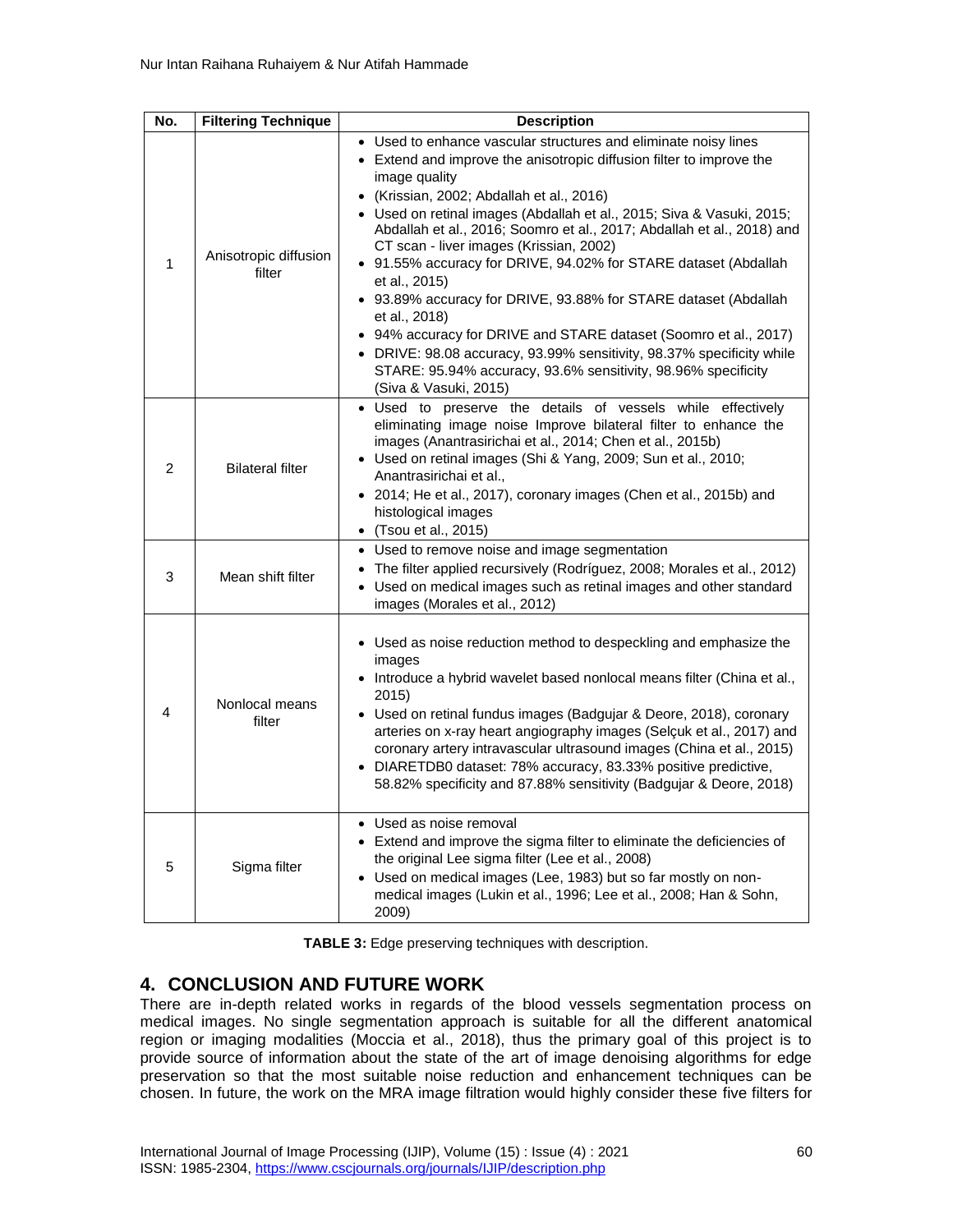edge preserving; (i) anisotropic diffusion filter, (ii) bilateral filter, (iii) mean shift filter, (iv) nonlocal means filter and (v) sigma filter, with the help of other post-processing techniques for image segmentation enhancement.

## **5. ACKNOWLEDGEMENT**

The authors wish to thank Universiti Sains Malaysia for the support it has extended in the completion of the present research through Short Term Grant University Grant No: 304/PKOMP/6315321.

### **6. REFERENCES**

Abdallah, M. B., Azar, A. T., Guedri, H., Malek, J., & Belmabrouk, H. (2018). NoiseEstimation-Based Anisotropic Diffusion Approach for Retinal Blood Vessel Segmentation. *Neural Computing and Applications,* 29(8), 159-180.

Abdallah, M. B., Malek, J., Azar, A. T., Belmabrouk, H., Monreal, J. E., & Krissian, K. (2016). Adaptive Noise-Reducing Anisotropic Diffusion Filter. *Neural Computing and Applications,* 27(5), 1273-1300.

Abdallah, M. B., Malek, J., Azar, A. T., Montesinos, P., Belmabrouk, H., Esclarín Monreal, J., & Krissian, K. (2015). Automatic Extraction of Blood Vessels in the Retinal Vascular Tree Using Multiscale Medialness. *International Journal of Biomedical Imaging*, 519024. <https://doi.org/10.1155/2015/519024>

Ajam, A., Aziz, A. A., Asirvadam, V. S., Izhar, L. I., & Muda, S. (2016). Cerebral Vessel Enhancement Using Bilateral and Hessian-Based Filter. In *2016 6th International Conference on Intelligent and Advanced Systems (ICIAS),* 1-6.

Ajam, A., Aziz, A. A., Asirvadam, V. S., Muda, A. S., Faye, I., & Gardezi, S. J. S. (2017). A Review on Segmentation and Modeling of Cerebral Vasculature for Surgical Planning. *IEEE Access, 5,* 15222-15240.

Aldroubi, A. (2017). *Wavelets in Medicine and Biology.* Routledge.

Anantrasirichai, N., Nicholson, L., Morgan, J. E., Erchova, I., Mortlock, K., North, R. V., & Achim, A. (2014). Adaptive-Weighted Bilateral Filtering and Other Pre-Processing Techniques for Optical Coherence Tomography. *Computerized Medical Imaging and Graphics, 38*(6), 526-539.

Badgujar, R. D., & Deore, P. J. (2018). Region Growing Based Segmentation Using Forstner Corner Detection Theory for Accurate Microaneurysms Detection in Retinal Fundus Images. In *2018 Fourth International Conference on Computing Communication Control and Automation (ICCUBEA),* 1-5.

Borrelli, P., Palma, G., Comerci, M., & Alfano, B. (2014a). Unbiased Noise Estimation and Denoising in Parallel Magnetic Resonance Imaging. In *2014 IEEE International Conference on Acoustics, Speech and Signal Processing (ICASSP),* 1230-1234.

Borrelli, P., Tedeschi, E., Cocozza, S., Russo, C., Salvatore, M., Palma, G., & Haacke, E. M. (2014b). Improving SNR in Susceptibility Weighted Imaging by a NLM-Based Denoising Scheme. In *2014 IEEE International Conference on Imaging Systems and Techniques (IST) Proceedings,* 346-350.

Buades, A., Coll, B., & Morel, J. M. (2005). A Review of Image Denoising Algorithms, with a New One. *Multiscale Modeling and Simulation, 4*(2), 490-530.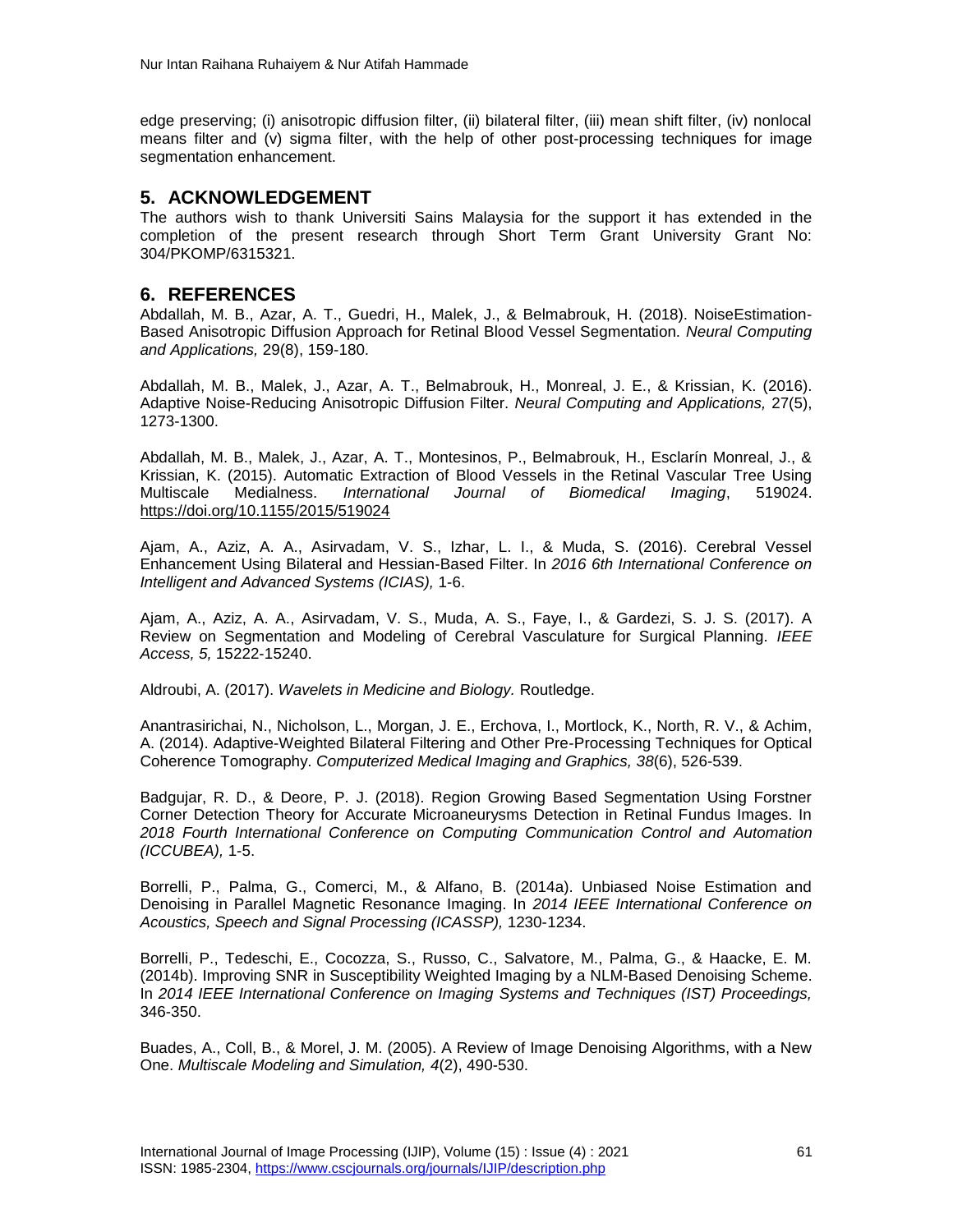Bullitt E., Gerig, G., Pizer, S. M., Lin, W., & Aylward, S. R. (2003). Measuring Tortuosity of the Intracerebral Vasculature from MRA Images. *IEEE Transactions on Medical Imaging, 22*(9), 1163-1171.

Carr, J. C., & Carroll, T. J. (Eds.). (2011). Magnetic Resonance Angiography: Principles and Applications. Springer Science & Business Media.

Chang, H. H., Hsieh, T. J., Ting, Y. N., & Chu, W. C. (2011). Rician Noise Removal in MR Images Using an Adaptive Trilateral Filter. In *2011 4th International Conference on Biomedical Engineering and Informatics (BMEI), 1,* 467-471.

Che Mohd Nasir, C. M. N., Damodaran, T.,Yusof, S. R., Norazit, A., Chilla, G., Huen, I., K. N. B. P., Mohamed Ibrahim, N., Mustapha, M. (2021). Aberrant Neurogliovascular Unit Dynamics in Cerebral Small Vessel Disease: A Rheological Clue to Vascular Parkinsonism. *Pharmaceutics*, *13*(8):1207, 1999-4923.

Chen, G., Zhang, P., Wu, Y., Shen, D., & Yap, P. T. (2015a). Collaborative Non-Local Means Denoising of Magnetic Resonance Images. In *2015 IEEE 12th International Symposium on Biomedical Imaging (ISBI),* 564-567.

Chen, H., & Hale, J. (1995). An Algorithm for MR Angiography Image Enhancement. *Magnetic Resonance in Medicine, 33*(4), 534-540.

Chen, K., Yin, Q., Jia, X., & Lu, M. (2015b). Vessel Enhancement Based an Improved Bilateral Filter for Coronary Angiography. In *2015 8th International Congress on Image and Signal Processing (CISP),* 308-312.

China, D., Mitra, P., Chakraborty, C., & Mandana, K. M. (2015). Wavelet Based Non-Local Means Filter for Despeckling of Intravascular Ultrasound Image. In *2015 International Conference on Advances in Computing, Communications, and Informatics (ICACCI),* 1361-1365.

Chung A. C., Noble, J. A., & Summers, P. (2004). Vascular Segmentation of Phase Contrast Magnetic Resonance Angiograms Based on Statistical Mixture Modeling and Local Phase Coherence. *IEEE Transactions on Medical Imaging, 23*(12), 1490-1507.

Coupé, P., Yger, P., Prima, S., Hellier, P., Kervrann, C., & Barillot, C. (2008). An Optimized Blockwise Nonlocal Means Denoising Filter for 3-D Magnetic Resonance Images. *IEEE Transactions on Medical Imaging, 27*(4), 425-441.

Dash, J., & Bhoi, N. (2017). A Thresholding Based Technique to Extract Retinal Blood Vessels from Fundus Images. *Future Computing and Informatics Journal, 2*(2), 103-109.

Elahi, P., Beheshti, S., & Hashemi, M. (2014). BM3D MRI denoising Equipped with Noise Invalidation Technique. In *2014 IEEE International Conference on Acoustics, Speech and Signal Processing (ICASSP),* 6612-6616.

El-Baz, A., Elnakib, A., Khalifa, F., El-Ghar, M. A., Mcclure, P., Soliman, A., & Gimelrfarb, G. (2012). Precise Segmentation of 3-D Magnetic Resonance Angiography. *IEEE Transactions on Biomedical Engineering, 59*(7), 2019-2029.

El-Baz, A., Gimel'farb, G., Kumar, V., Falk, R., & El-Ghar, M. A. (2009). 3D Joint MarkovGibbs Model for Segmenting the Blood Vessels from MRA. In *2009 IEEE International Symposium on Biomedical Imaging: from Nano to Macro,* 1366-1369.

Fu, B., Zhao, X. Y., Ren, Y. G., Li, X. M., & Wang, X. H. (2018). A Salt and Pepper Noise Image Denoising Method Based on the Generative Classification. arXiv preprint arXiv:1807.05478.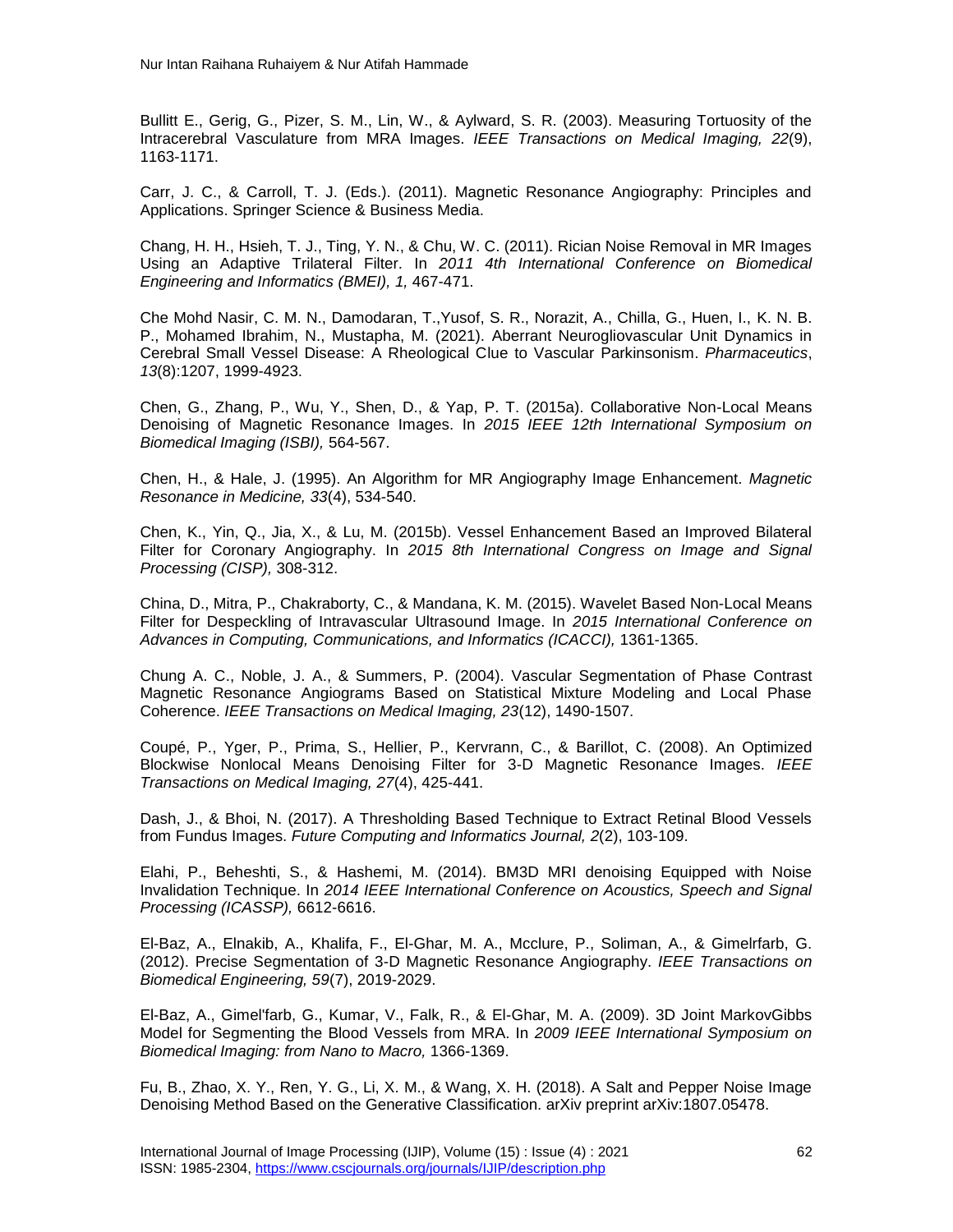Goyal, B., Agrawal, S., & Sohi, B. S. (2018). Noise Issues Prevailing in Various Types of Medical Images. *Biomedical & Pharmacology Journal, 11*(3), 1227.

Gupta, T. K. (2013). *Radiation, Ionization, and Detection in Nuclear Medicine.* Heidelberg: Springer.

Han, H., & Sohn, K. (2009). Automatic Illumination and Color Compensation Using Mean Shift and Sigma Filter. *IEEE Transactions on Consumer Electronics, 55*(3), 978-986.

Hao, J., Shen, Y., & Wang, Q. (2007). Segmentation for MRA Image: An Improved Level-Set Approach. *IEEE Transactions on Instrumentation and Measurement, 56*(4), 1316-1321.

Hartmann, U. (Ed.). (2005). Aktuelle Methoden Der Laser-Und Medizinphysik: Tagungsband Der 2.

Hibet-Allah, O., Hajer, J., & Kamel, H. (2016). Vascular Tree Segmentation in MRA Images Using Hessian-Based Multiscale Filtering and Local Entropy Thresholding. *In 2016 2nd International Conference on Advanced Technologies for Signal and Image Processing (ATSIP)*, 325-329.

Hibet-Allah, O., Hejer, J., & Kamel, H. (2017). 3D MRA Segmentation Using the Vesselness Filter*. In 2017 40th International Conference on Telecommunications and Signal Processing (TSP)*, 615-620.

Hartung, M. P., Grist, T. M., & François, C. J. (2011). Magnetic Resonance Angiography: Current Status and Future Directions. *Journal of Cardiovascular Magnetic Resonance, 13*(1), 19.

Hassani, A. E., & Majda, A. (2016). Efficient Image Denoising Method Based on Mathematical Morphology Reconstruction and the Non-Local Means Filter for the MRI of the Head. In *2016 4th IEEE International Colloquium on Information Science and Technology (CIST), 422-427.* 

He, Y., Zheng, Y., Zhao, Y., Ren, Y., Lian, J., & Gee, J. (2017). Retinal Image Denoising via Bilateral Filter with a Spatial Kernel of Optimally Oriented Line Spread Function. *Computational and Mathematical Methods in Medicine.* 

Hu, J., Pu, Y., Wu, X., Zhang, Y., & Zhou, J. (2012). Improved DCT-Based Nonlocal Means Filter for MR Images Denoising. *Computational and Mathematical Methods in Medicine*.

Jayabal, P., & Damodaran, N. (2015). Rician Noise Removal and Straightening of Blood Vessel in MR Images. *Journal of Biomedical Engineering and Medical Imaging, 2*(6), 28-28.

Jaybhay, J., & Shastri, R. (2015). A Study of Speckle Noise Reduction Filters. *Signal & Image Processing: An International Journal (SIPIJ), 6*(3), 71-80.

Johansen, M. (2011). *Nonlinear Filtering in Digital Image Processing.* Master's Thesis, Institute for Electronics and Telecommunications 2011.

Kandil, H., Soliman, A., Fraiwan, L., Shalaby, A., Mahmoud, A., Eltanboly, A., & El-Baz, A. (2018). A Novel MRA Framework Based on Integrated Global and Local Analysis for Accurate Segmentation of the Cerebral Vascular System. In *2018 IEEE 15th International Symposium on Biomedical Imaging (ISBI 2018),* 1365-1368.

Kaur, K., Singh, B., & Kaur, M. (2012). Speckle Noise Reduction Using 2-D FFT in Ultrasound Images. *International Journal of Advances in Engineering & Technology, 4*(2), 79.

Krissian, K. (2002). Flux-Based Anisotropic Diffusion Applied to Enhancement of 3-D Angiogram. *IEEE Transactions on Medical Imaging, 21*(11), 1440-1442.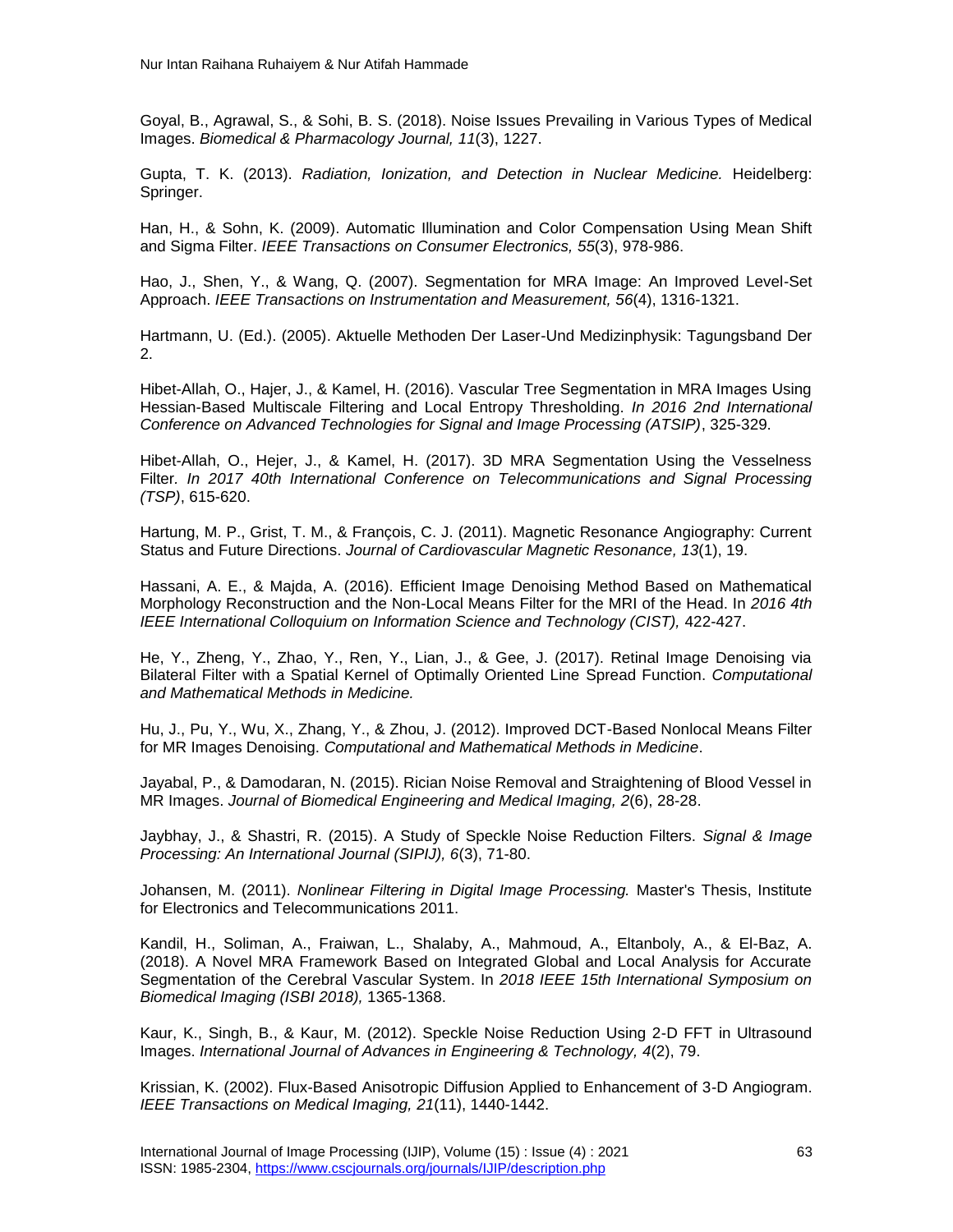Lee, J. S. (1983). Digital Image Smoothing and the Sigma Filter. *Computer Vision, Graphics, and Image Processing, 24*(2), 255-269.

Lee, J. S., Wen, J. H., Ainsworth, T. L., Chen, K. S., & Chen, A. J. (2008). Improved Sigma Filter for Speckle Filtering of SAR Imagery. *IEEE Transactions on Geoscience and Remote Sensing, 47*(1), 202-213.

Liang, H.; Li, N.; Zhao, S. (2021) Salt and Pepper Noise Removal Method Based on a Detail-Aware Filter. *Symmetry*, *13*(3):515, 2073-8994.

Liao, W., Rohr, K., Kang, C. K., Cho, Z. H., & Wörz, S. (2011). A Generative MRF Approach for Automatic 3D Segmentation of Cerebral Vasculature from 7 Tesla MRA Images. In *2011 IEEE International Symposium on Biomedical Imaging: From Nano to Macro,* 2041-2044.

Lu, P., Xia, J., Li, Z., Xiong, J., Yang, J., Zhou, S., & Wang, C. (2016). A Vessel Segmentation Method for Multi-Modality Angiographic Images Based on Multi-Scale Filtering and Statistical Models. *Biomedical Engineering Online, 15*(1), 120.

Lukin, V. V., Ponomarenko, N. N., Kuosmanen, P. S., & Astola, J. T. (1996). Modified Sigma Filter for Processing Images Corrupted by Multiplicative and Impulsive Noise. In *1996 8th European Signal Processing Conference (EUSIPCO 1996),* 1-4. Macdonald, L. (2006). *Digital Heritage.* Routledge.

Manniesing, R., Viergever, M. A., & Niessen, W. J. (2006). Vessel Enhancing Diffusion: A Scale Space Representation of Vessel Structures. *Medical Image Analysis, 10*(6), 815-825.

Moccia, S., De Momi, E., El Hadji, S., & Mattos, L. S. (2018). Blood Vessel Segmentation Algorithms—Review of Methods, Datasets and Evaluation Metrics. *Computer Methods and Programs in Biomedicine, 158*, 71-91.

Mohan, J., Guo, Y., Krishnaveni, V., & Jeganathan, K. (2012). MRI Denoising Based on Neutrosophic Wiener Filtering. In *2012 IEEE International Conference on Imaging Systems and Techniques Proceedings,* 327-331.

Morales, R. R., Domínguez, D., Torres, E., & Sossa, J. H. (2012). Image Segmentation through an Iterative Algorithm of the Mean Shift. In *Advances in Image Segmentation.* Intechopen.

Mou, X., Wang, X., Wu, Z., Wang, X., & Zhou, M. (2015). An Automatic Ehealth Platform for Cardiovascular and Cerebrovascular Disease Detection. In *2015 International Symposium on Bioelectronics and Bioinformatics (ISBB),* 63-66.

Nowak, R. D. (1999). Wavelet-Based Rician Noise Removal for Magnetic Resonance Imaging. *IEEE Transactions on Image Processing, 8*(10), 1408-1419.

Pantoni, L. (2010). Cerebral Small Vessel Disease: From Pathogenesis and Clinical Characteristics to Therapeutic Challenges. *The Lancet Neurology, 9*(7), 689-701.

Pantoni, L., & Gorelick, P. B. (Eds.). (2014). Cerebral Small Vessel Disease. *Cambridge University Press.*

Phellan, R., Lindner, T., Helle, M., Falcão, A. X., & Forkert, N. D. (2017). Automatic Temporal Segmentation of Vessels of the Brain Using 4D ASL MRA Images. *IEEE Transactions on Biomedical Engineering, 65*(7), 1486-1494.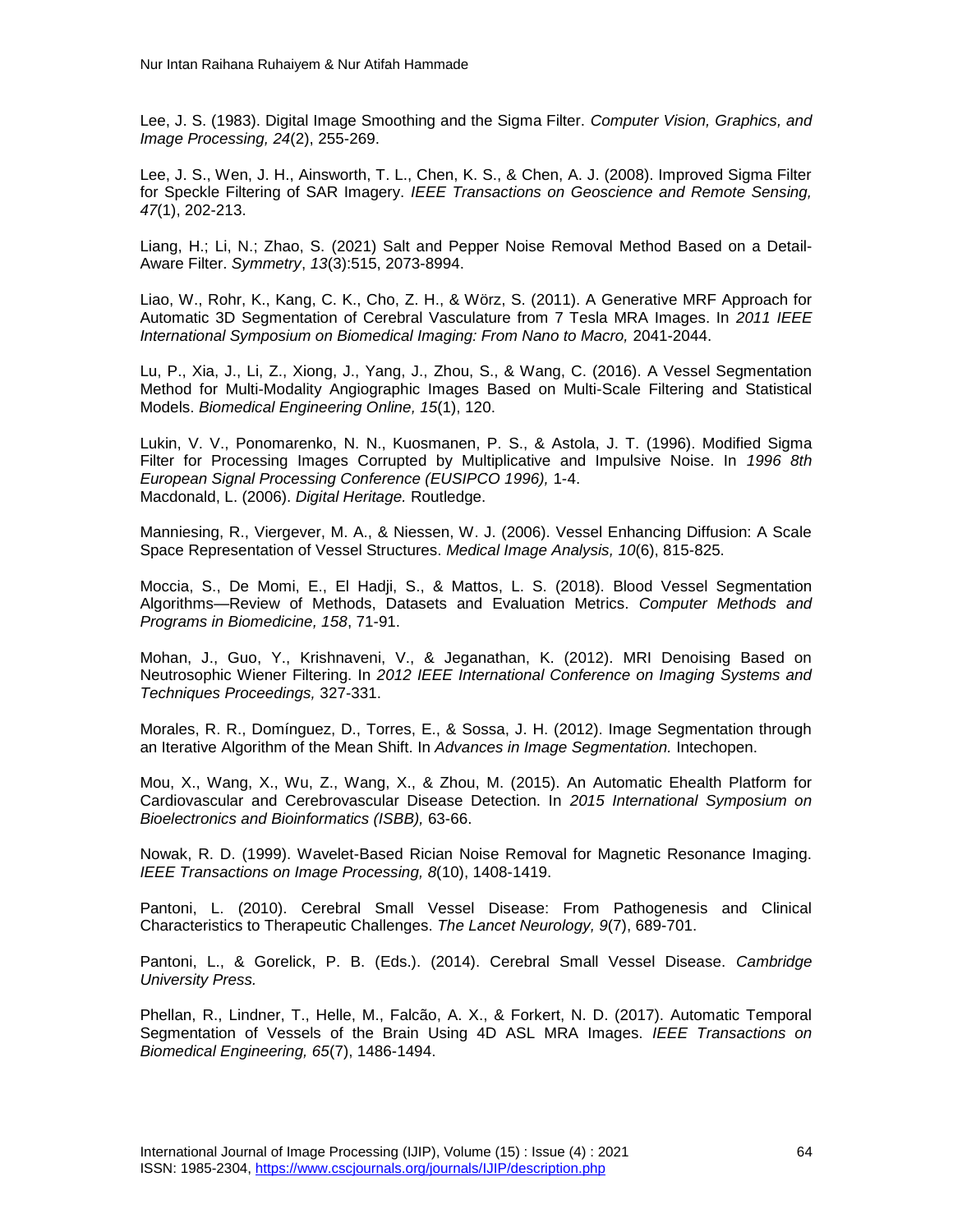Prima, S., & Commowick, O. (2013). Using Bilateral Symmetry to Improve Non-Local Means Denoising of MR Brain Images. In *2013 IEEE 10th International Symposium on Biomedical Imaging,* 1231-1234.

Rani, V. (2013). A Brief Study of Various Noise Model and Filtering Techniques. *Journal of Global Research in Computer Science, 4*(4), 166-171.

Rajab, M. I. (2016). Performance Evaluation of Image Edge Detection Techniques. *International Journal of Computer Science and Security, 10*(5), 170-185.

Ren, R., Guo, Z., Jia, Z., Yang, J., Kasabov, N. K., Li, C. (2019). Speckle Noise Removal in Image-based Detection of Refractive Index Changes in Porous Silicon Microarrays. *Scientific Reports, 9*, 15001.

Rodríguez, R. (2008). Binarization of Medical Images Based on the Recursive Application of Mean Shift Filtering: Another Algorithm. *Advances and Applications in Bioinformatics and Chemistry (AABC), 1*, 1–12.

Romdhane, F., Benzarti, F., & Amiri, H. (2014). 3D Medical Images Denoising. In International Image Processing, *Applications and Systems Conference,* 1-5.

Rosamond, W., Flegal, K., Friday, G., Furie, K., Go, A., & Greenlund, K. (2007). Heart Disease and Stroke Statistics--2007 Update: A Report from the American Heart Association Statistics Committee and Stroke Statistics Subcommittee. *Circulation, 115*(5), E69–E171.

Russo, F. (2018). On the Accuracy of Denoising Algorithms in Medical Imaging: A Case Study. In *2018 IEEE International Symposium on Medical Measurements and Applications (Memea),* 1-6.

Sanya, W., Bajpai, G., Amour, M., Alawi, M., & Adnan, A. (2021). A Novel Advanced Approach Using Morphological Image Processing Technique for Early Detection of Diabetes Retinopathy. *International Journal of Image Processing, 15*(3), 22-36.

Selçuk, T., Tuncer, S. A., Tekinalp, M., & Alkan, A. (2017). Non-Local Means Based Image Enhancement on Coronary Angiography Images. In *2017 International Artificial Intelligence and Data Processing Symposium (IDAP),* 1-4.

Selvathi, D., Selvi, S. T., & Malar, C. L. S. (2012). The SURE-LET Approach for MR Brain Image Denoising Using Different Shrinkage Rules. In *Advancing Technologies and Intelligence in Healthcare and Clinical Environments Breakthroughs,* 227-235.

Shi, F., & Yang, J. (2009). Multiscale Vesselness Based Bilateral Filter for Blood Vessel Enhancement. *Electronics Letters, 45*(23), 1152-1154.

Shi, Y., & Wardlaw, J. M. (2016). Update on Cerebral Small Vessel Disease: A Dynamic WholeBrain Disease. *Stroke and Vascular Neurology, 1*(3), 83-92.

Shruthi, B., Renukalatha, S., & Siddappa, D. M. (2015). Speckle Noise Reduction in Ultrasound Images-A Review. *International Journal of Engineering Research and Technology, 4*(02).

Siva Sundhara Raja, D., & Vasuki, S. (2015). Automatic Detection of Blood Vessels in Retinal Images for Diabetic Retinopathy Diagnosis. *Computational and Mathematical Methods in Medicine.* 

Solomon, J., Crane, K., Butscher, A., & Wojtan, C. (2014). *A General Framework for Bilateral and Mean Shift Filtering, 1*(2), 3.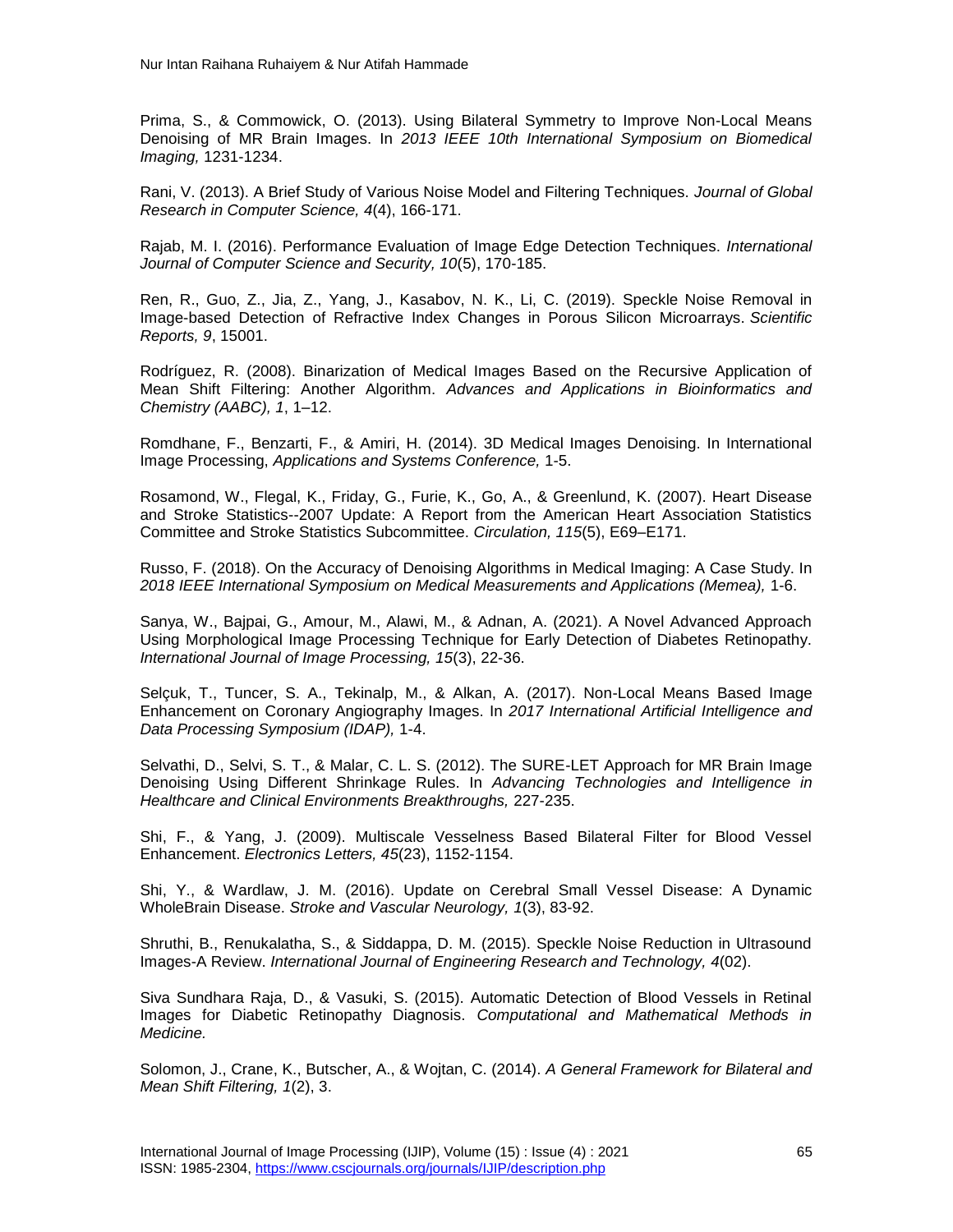Soomro, T. A., Paul, M., Gao, J., & Zheng, L. (2017). Retinal Blood Vessel Extraction Method Based on Basic Filtering Schemes. In *2017 IEEE International Conference on Image Processing (ICIP),* 4422-4426.

Story, C. M. (2016). *Magnetic Resonance Angiography (MRA).* Healthline. Retrieved from https://www.healthline.com/health/magnetic-resonance-angiography.

Sun, X., Chai, Z., Miao, C., Jiang, Y., Duan, Z. Y., Wang, L. G., & Chang, S. H. (2010). Retinal Vessel Tracking Using Bilateral Filter Based on Canny Method. In *2010 International Conference on Audio, Language, and Image Processing,* 1678-1682.

Sun, Y., & Parker, D. L. (1999). Performance Analysis of Maximum Intensity Projection Algorithm for Display of MRA Images. *IEEE Transactions on Medical Imaging, 18*(12), 1154-1169.

Tan, J. (Ed.). (2012). *Advancing Technologies and Intelligence in Healthcare and Clinical Environments Breakthroughs.* IGI Global.

Tek, H., Comaniciu, D., & Williams, J. P. (2001). Vessel Detection by Mean Shift Based Ray Propagation. In *Proceedings IEEE Workshop on Mathematical Methods in Biomedical Image Analysis (MMBIA 2001),* 228-235.

Tsai, D. Y., Lee, Y., & Takahashi, N. (2006). An Adaptive Enhancement Algorithm for CT Brain Images. In *2005 IEEE Engineering in Medicine and Biology 27th Annual Conference,* 3398-3401.

Tsou, C. H., Lu, Y. C., Yuan, A., Chang, Y. C., & Chen, C. M. (2015). A Heuristic Framework for Image Filtering and Segmentation: Application to Blood Vessel Immunohistochemistry. *Analytical Cellular Pathology.* doi: 10.1155/2015/589158.

Tulin, I. J., Imam, M. Z., & Das, P. P. (2017). Computer-Aided Kidney Segmentation on Abdominal CT Images Using Fuzzy Based Denoising for Gaussian Noise. *International Journal of Neurosciece and Behavioral Science, 5*(4): 59-65.

Uemori, N., Sugitani, Y., Tamada, H., Ohi, Y., & Ishikawa, C. (2014). Incidence and Clinical Predictors of Stent Restenosis and Early Stent Occlusion in Patients with Acute Myocardial Infarction Treated by Bare Metal Stents: Importance of Infarct Location and Serum Creatinine Level. *Angiol, 2*(136), 2.

Volkau, I., Ng, T. T., Marchenko, Y., & Nowinski, W. L. (2008). On Geometric Modeling of the Human Intracranial Venous System. *IEEE Transactions on Medical Imaging, 27*(6), 745751.

Vyas, A., & Paik, J. (2018). Applications of Multiscale Transforms to Image Denoising: Survey. In *2018 International Conference on Electronics, Information, and Communication (ICEIC),* 1-3.

Weiping, Z., & Huazhong, S. (2006). Detection of Cerebral Vessels in MRA Using 3D Steerable Filters. In *2005 IEEE Engineering in Medicine and Biology 27th Annual Conference,* 3249-3252.

Xu, Z., & Shi, Q. (2016). Denoising Model for Parallel Magnetic Resonance Imaging Images Using Higher-Order Markov Random Fields. *IET Image Processing, 10*(12), 962-970.

Zhang, B., Liu, S., & Zhou, S. (2020). Cerebrovascular Segmentation from TOF-MRA using Model- and Data-driven Method via Sparse Labels. Neurocomputing, 380, 162-179.

Zhang, M., & Gunturk, B. K. (2008). Multiresolution Bilateral Filtering for Image Denoising*. IEEE Transactions on Image Processing, 17*(12), 2324-2333.